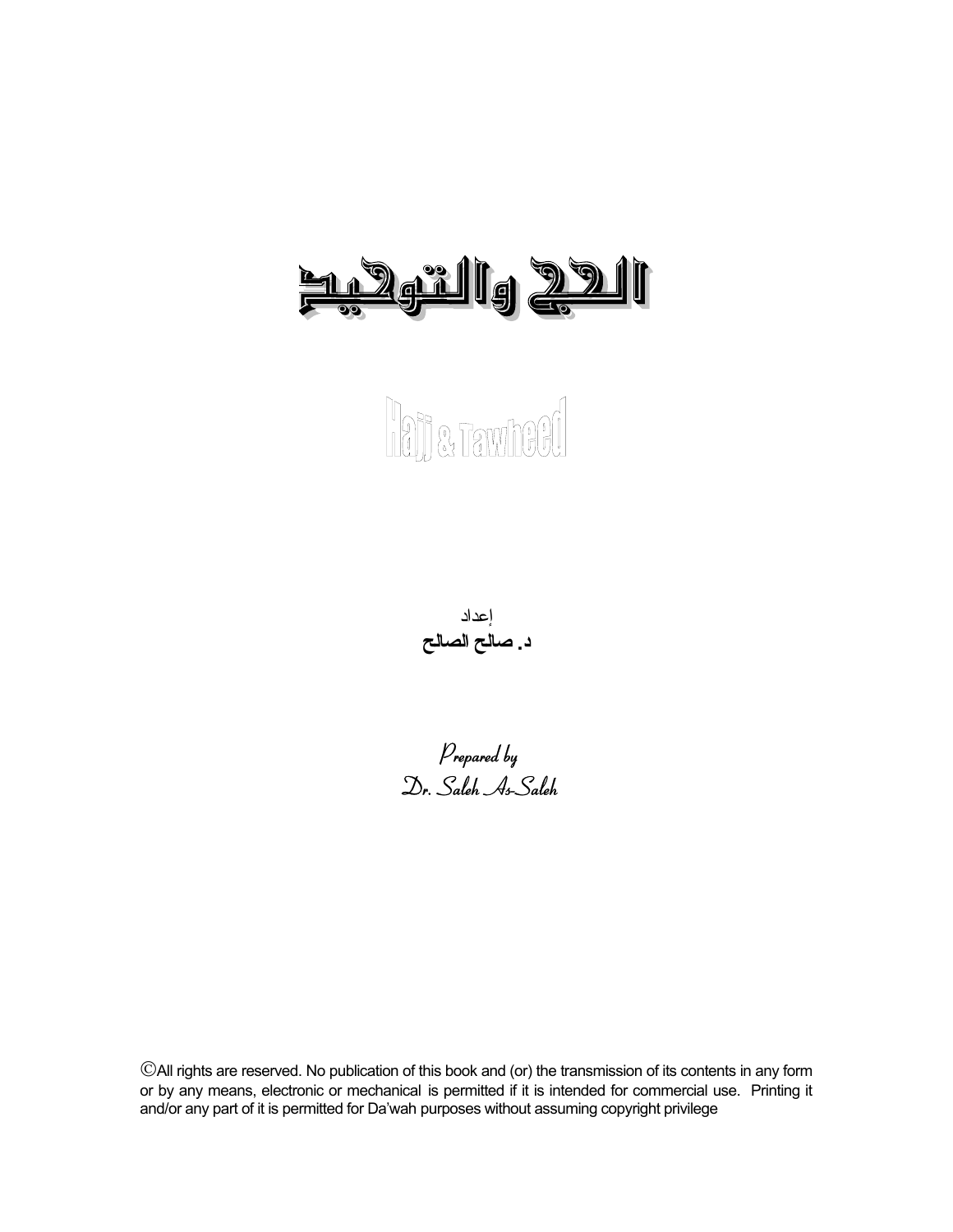

نَّ الحمْدَ للهِ نَحْمَدُهُ ونستعينُ بهِ ونَستَغْفِرُهُ، ونعوذُ باللهِ من شرورِ أنفُسِنا وسبِّئاتِ أعمالِنا من بهْدِهِ اللهُ فلا مضل له، ومن يُضْلِّلْ فلا هاديَ له. وأشهد أن لا إلهَ إلاّ اللهُ وحدَهُ لا شريكَ له. وأشهَدُ أنَّ مُحمَّدًا عبْدُهُ ورَسولُه،ُ صلَّى االلهُ َعَليهِ وعلى آلهِ وصحبه وسَّلَّم.

All Praise is due to Allaah; we praise Him, and seek His help and forgiveness. We seek refuge in Allaah, Most High, from the evils of our own selves and from our wicked deeds. Whomever Allaah guides cannot be misguided, and whomever He leads astray cannot be guided. I testify that there is no true God worthy of being worshipped except Allaah, alone, without partner or associate. I further testify that Muhammad is His slave and Messenger (ﷺ)<sup>1</sup>[.](#page-1-0) May Allaah's *salaah* and *salaam* also be granted to the Prophet's pure family and to all of his noble companions.

يَتَأَيُّهَا ٱلَّذِينَ ءَامَنُواْ ٱتَّقُواْ ٱللَّهَ حَقَّ تُقَاتِهِۦ وَلَا تَمُوتُنَّ إِلَّا وَأَنتُم مُّسْلِمُونَ

**O you who believe! Fear Allaah** [by doing all that He ordered and abstaining from all that He forbade] **as He should be feared** [obey Him, be thankful to Him, and remember Him always] **and die not except in a state of Islaam** [as Muslims with complete submission to Allaah]. (Qur'aan 3:102).

يَنَأَيُّهَـــا ٱلنَّـــاسُ ٱتَّقُــــواْ رَبَّكُــــمُ ٱلَّــــذِى خَــــلَقَكُم مِّــــن ثَّفُس وَاحِـدَةٍ وَخَــلَقَ مِنْهَــا زَوْجَهَــا وَبَــثَّ مِنْهُمَــا رجَــالَّا كَشِــيرًا وَنِسَــلَّةً وَٱتَّقُـواْ ٱللَّـهَ ٱلَّـٰذِى تَسَـٰٓآءَلُونَ بِـهِۦ وَٱلْأَرۡ حَــٰامَۚ إِنَّ ٱللَّــهَ كَـانَ عَلَيۡكُــمُ رَقِيبًا ١

-

<span id="page-1-0"></span><sup>1</sup> (*sallallaahu 'alayhi wasallam*) The *salaah* and *salaam* of Allaah be upon His Prophet Muhammad. The *salaah* of Allaah upon Prophet Muhammad is His Praise of the Prophet before the angels who are close to (but below) Allaah, the Most High, who *istawaa* (ascended) upon His *'arsh* (Throne), which is above the seven skies, in a manner that suits His Majesty. The angels also praise the Prophet . The *salaam* is Allaah's safeguarding of the Prophet  $\frac{1}{26}$  from deficiencies and any kind of evil. When the Muslim says (*sallallaahu 'alayhi wasallam*), he invokes Allaah to grant His Praise and Security to Prophet Muhammad. [See Ibnul Qayyim's *jalaa'ul afhaam fee fadlis-salaati-wa-salaam 'alaa muhammadin khairil 'anaam*, (Damascus: *daar ibn katheer,* and Al-Madeenah, Saudi Arabia: *daar at-turaath*, 1408Hj/1988), p.128.]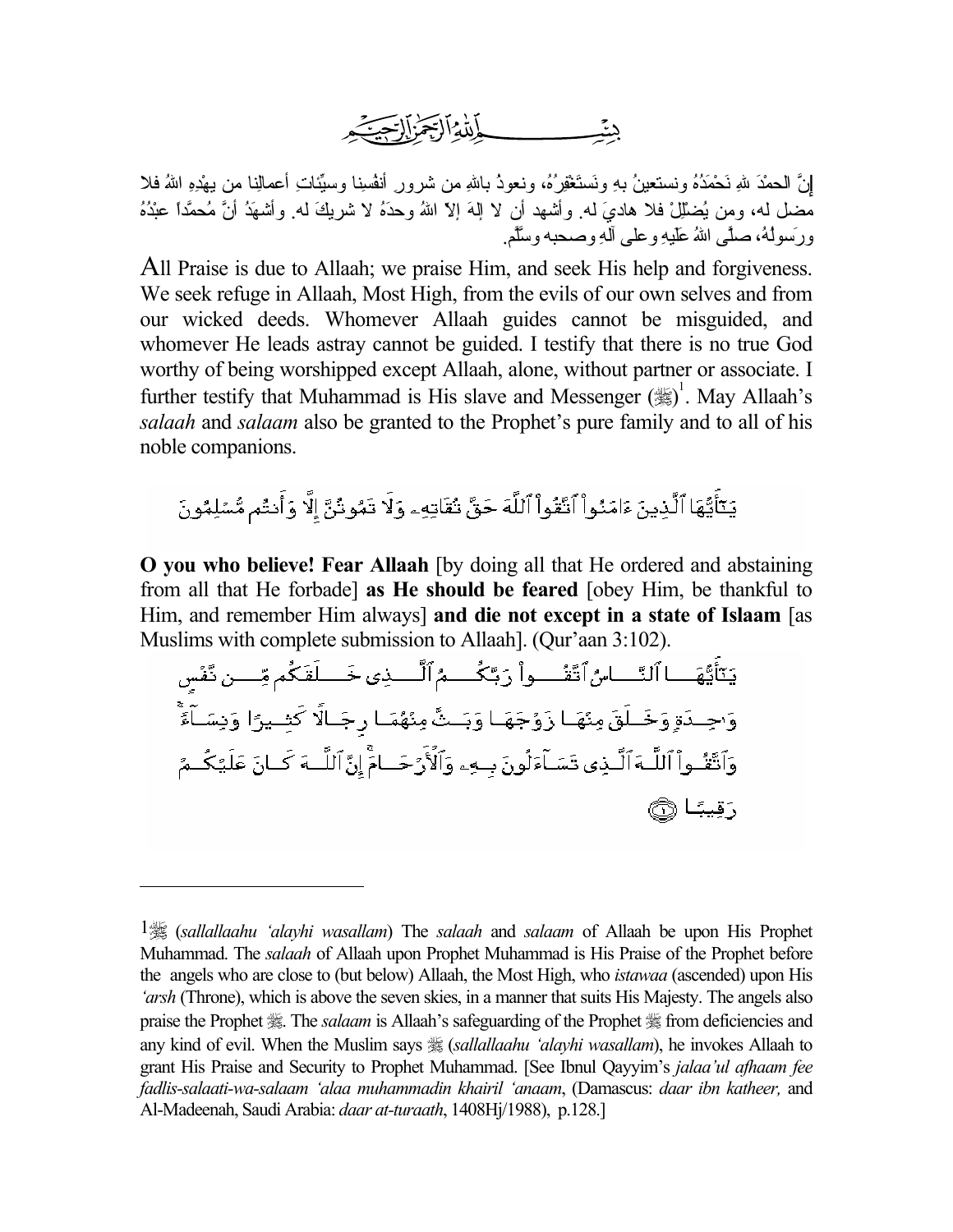**O** mankind! Be dutiful to your *Rabb*<sup>[2](#page-2-0)</sup> [Allaah], Who created you from a **single person** [Adam] **and from him** [Adam] **He created his wife** [Eve], **and from them both He created many men and women. And fear Allaah through Whom you demand your mutual** [rights] **and** [do not cut the relations of] **the wombs** [kinship]. **Surely, Allaah is ever an All-Watcher over you.** (Qur'aan 4:1).

**O you who believe! Keep your duty to Allaah and fear Him, and speak** [always] **the truth. He will direct you to do righteous good deeds and will forgive you your sins. And whosoever obeys Allaah and His Messenger has indeed achieved a great success.** (Qur'aan 33:70-71).

أما بعد/ .<br>فإنَّ أصدق الحديثِ كتابُ اللهِ تعالى، وخَيرَ الهدي هدْيُ محمدٍ صلى الله عليه وعلى آله وصَحْبهِ وسلَّمَ، وشَّرَ الأُمورِ محدثاتُها، وكُلَّ مُحْدَثَةٍ بِدْعَةٍ وكُلَّ بِدعةٍ ضَلالةٌ، وكُلَّ ضلالةٍ في النار

It proceeds that the most truthful speech is that of Allaah's Book [the Qur'aan] and that the best of guidance is that of Muhammad . The worst of evils are *muhdathaatuha* (newly-invented matters [in the *deen*]<sup>[3](#page-2-1)</sup>), and every innovated matter (in the *deen*) is a *bid'ah*; every *bid'ah* is a *dalaalah* (misguidance), and every *dalaalah* is in the Fire of Hell.

<span id="page-2-0"></span> $\frac{1}{2}$ *Rabb*: Allaah is *Ar-Rabb*. He is the One Who gave all things the power to grow, to move and to change, to Whom belongs the Creation and Commandment; the Master Who has no equal in His Sovereignty, Predominance, and Highness, The One Who Provides for and Sustains all that exists.

<span id="page-2-1"></span>*Deen*: The practical and doctrinal aspects of *deen* are more comprehensive than the western concept of religion. It is the way of life prescribed by Allaah, i.e. Islaam.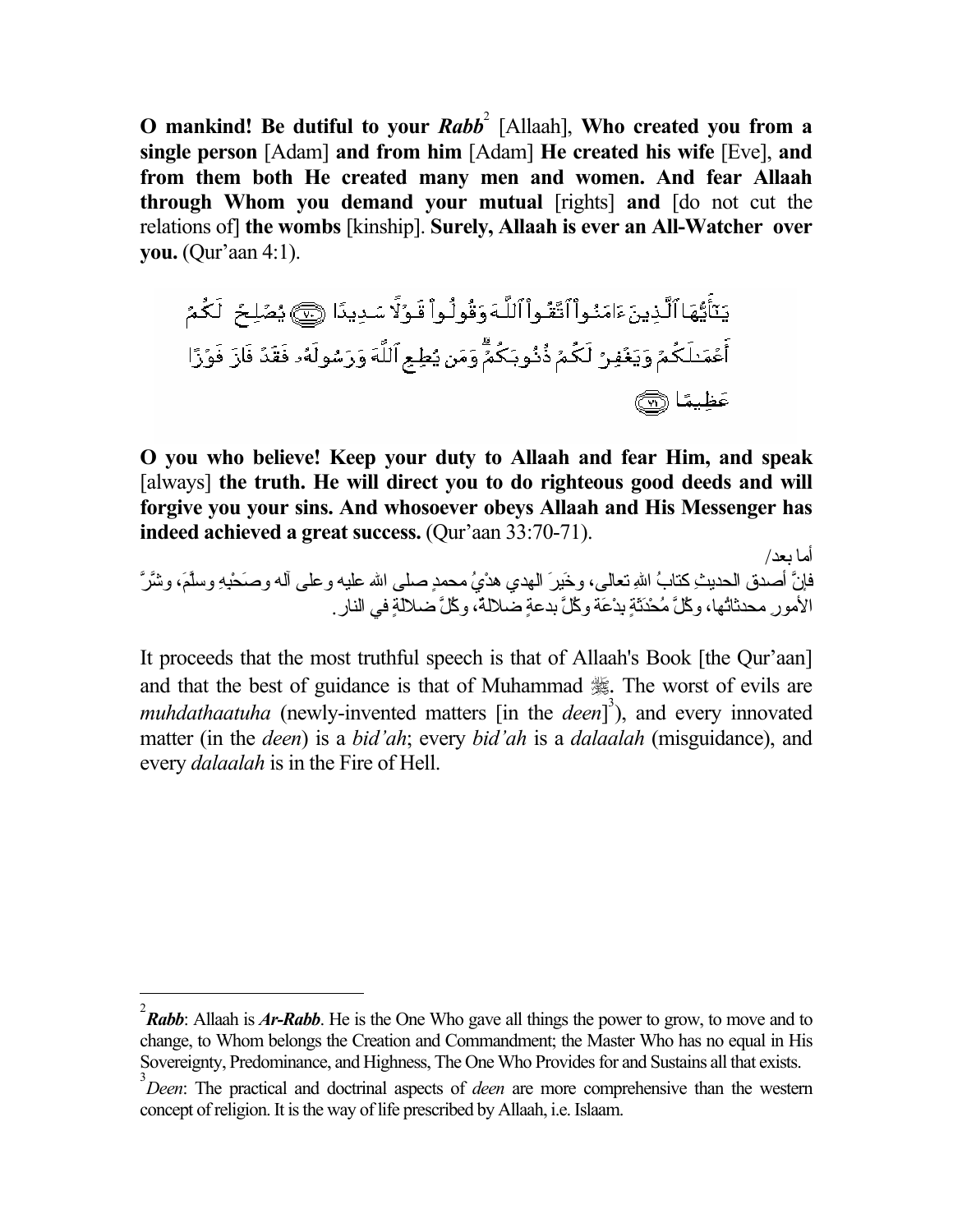

#### **The Prophet** (.) said: *"Take From Me Your Rites of Hajj"*

*Hajj* is an act of worship that must be devoted only to Allaah. It is a declaration and a manifestation of the belief in the Oneness (*tawheed*) of Allaah. It is a time to call upon Allaah to purify the self from any worship to other than Him. The Muslim who declares the *talbiyah*: (*Labbaika allaahumma labbaik. labbaika laa shareeka laka labbaik; innal-hamda wan-ni'mata laka wal mulk, laa shareeka lak*) understands that it is a *du'aa* that means:

"*Here I am O Allaah, here I am. Here I am, You have no partner, here I am. Surely all praise is due to You, and every bounty is from You, and all dominion is Yours, and You have no partner.*"

The Muslim, therefore, should submit himself completely (mentally, spiritually, and physically) to Allaah Alone. No worship should be devoted to statues, tombs, religious leaders, righteous men (dead or alive) or any part of the creation!

The *tawheed* of Allaah requires the Muslim to follow the perfect way of worship. This is the way *(sunnah)* of Muhammad  $\frac{1}{25}$  as understood by the *sahaabah* (the companions of the Prophet  $\frac{1}{20}$ , who were the best of mankind.

*Hajj* is to set out for Makkah to *worship Allaah* by performing certain religious ritesin accordance with the Prophet's *sunnah*. Allaah  $\mathbb{R}^4$  says:



 **And Pilgrimage to the House is a duty on mankind** [owed] **to Allaah for whoever can find a way there.** (Qur'aan 3:97).

<span id="page-3-0"></span> $\frac{1}{4}$  $^4$ انْجَلَّى: '*Azza Wajall*: Most Mighty and Most Majestic is He (Allaah).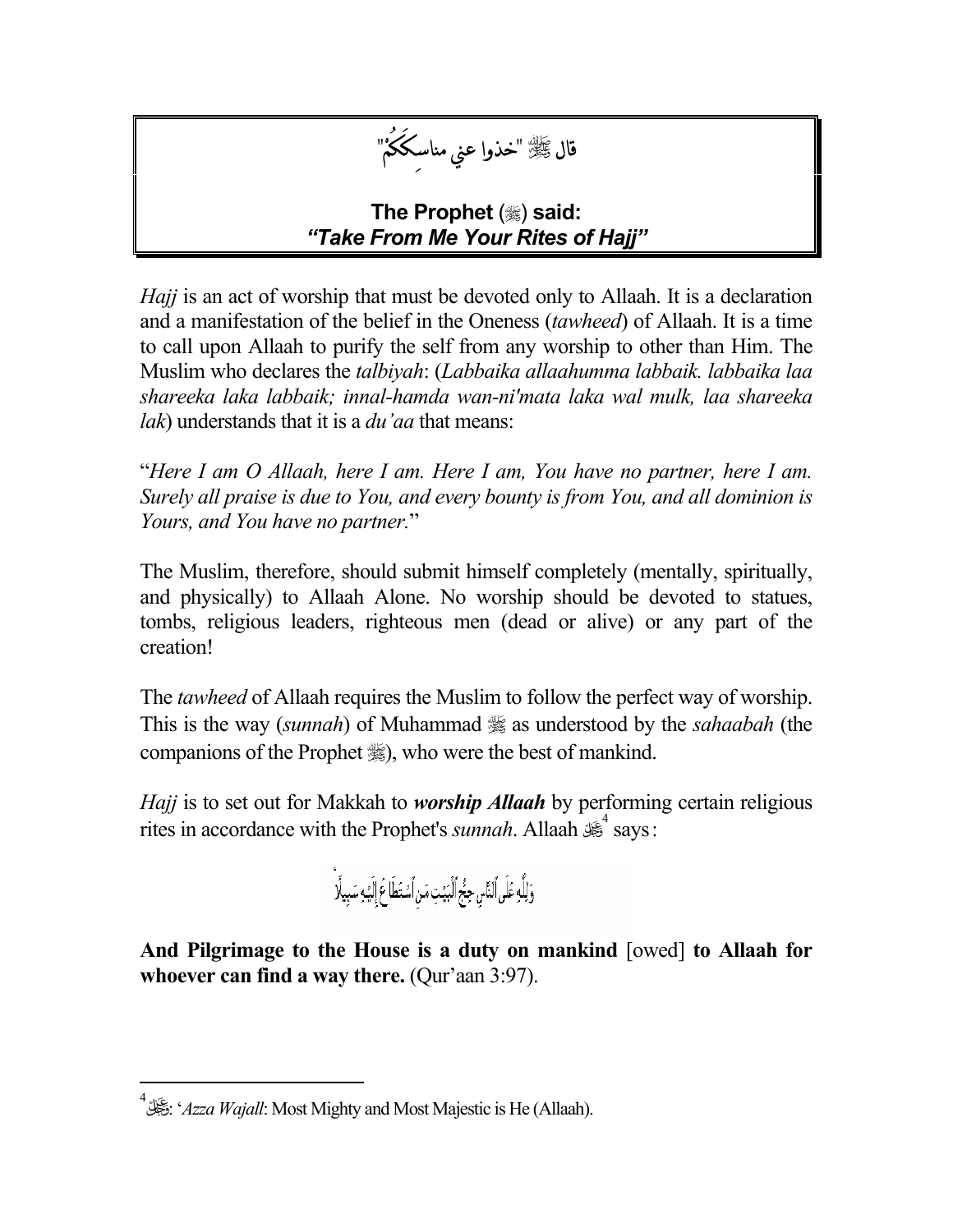وَأَتِمُّواْ ٱلْحَجَّ وَٱلْعُمُرَةَ لِلَّهِۚ

#### **And properly perform the** *hajj* **and** *'umrah* **for Allaah**. (Qur'aan 2:196).

The Prophet .said:

"من حج البيت ولم یرفث ولم یفسق رجع آما ولدته أمه"

"*Whoever performs hajj (*solely for Allaah) *and in the course of it abstains from sensual and sinful acts, he will return as pure as on the day his mother gave birth to him.*"

#### **Hajj and** *'Uboodiyyah* **to Allaah**

*Hajj* is an act of *'uboodiyyah* to Allaah  $\frac{1}{2}$ . *'uboodiyyah* is a comprehensive term that asserts the meaning of the *aayah*:

إِيَّاكَ نَعْبُدُ وَإِيَّاكَ نَسْتَعِينُ

**You Alone do we worship and You Alone do we seek for Help**. (Qur'aan 1:5).

It comprises the slavery of the heart, tongue, and limbs to Allaah تعالى. The slavery of the heart includes both the *qawl* (sayings of the heart) and *'amaal*  (actions of the heart). The *qawl* of the heart is the belief (*i'tiqaad*) in what Allaah has informed about His Self, His Names and Attributes, His Actions, His Angels, and all that which He revealed in His Book and sent upon the tongue of His Messenger Muhammad ...

The *'amaal* of the heart include love for Allaah, reliance upon Him, turning to Him in repentance, fearing Him, having hope in him, devoting the *deen* sincerely to Him, having patience in what He orders and forbids, having patience with His decrees and being pleased with them, having allegiance for His pleasure, having

<span id="page-4-0"></span> $\frac{1}{5}$ This *hadeeth* was narrated by Abu Hurairah and recorded by Al-Bukhaari [*saheeh al-bukhaari*  (Arabic/English), V.2, *hadeeth #*596], Ahmad, An-Nassaa'i and Ibn Maajah.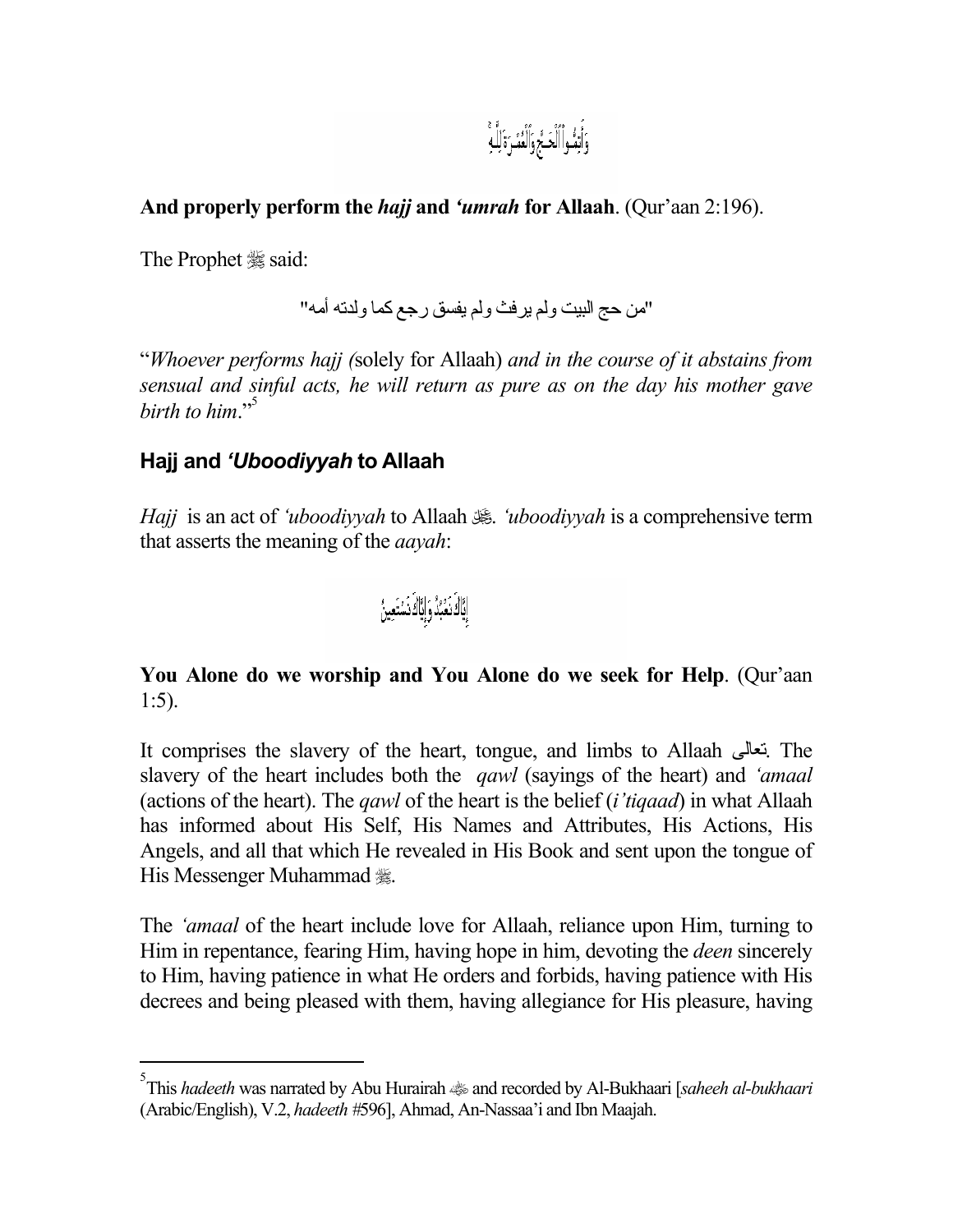humility for Him and humbling oneself in front of Him, and becoming tranquil with Him.

The *qawl* (saying) of the tongue is to convey what Allaah has revealed (in the Qur'aan and in the authentic *sunnah* regarding Himself, His Names and Attributes, His Actions, His Commands, His Prohibitions, and all that is related to this *deen*), to call to it, defend it, to expose the false innovations which oppose it, and to establish its remembrance and to convey what it orders.

The '*amaal* (actions) of the limbs include the *salaat* (prayers), *hajj, jihaad*, attending the *jumu'ah* prayers and the rest of the *jamaa'aat* (congregational prayers), assisting the weak, acting with goodness and kindness to the creation, and other such acts.

This comprehensive meaning of the *'uboodiyyah* (or "of slavery" to Allaah) is a *specific* type of *'uboodiyyah.* The people who fall under this type of *'uboodiyyah* are the believers who obey, love, and sincerely follow the *deen* of Allaah, Most High.

The second type of *'uboodiyyah* is the **general** one in which all creatures in the heavens and in the earth are subdued to Allaah's sovereign Authority and Power; everything is subservient to His Will, and Authority; nothing occurs or ceases to occur except by His leave; His is the Kingdom and He disposes the affairs as He pleases. This type of *'uboodiyyah* is known as the *'uboodiyyah of qahr*  (Subduing) *and mulk* (Sovereignty, Kingship, Possession, Mastership, etc.)

So, the part of the *aayah* signifying "**You do we worship**" asserts the adherence to the four principles of the '*uboodiyyah*:

- (1) The sayings of the heart,
- (2) The actions of the heart,
- (3) The sayings of the tongue, and
- (4) The actions of the limbs.

l

The other part, "**You Alone do we seek for Help**," stresses the fact that the believer must ask Allaah alone to help him establish the *'uboodiyyah* and succeed in executing all what it requires.<sup>[6](#page-5-0)</sup>

<span id="page-5-0"></span><sup>6</sup> See *Imaam* Ibnul Qayyim's *madaarij-us-saalikeen* (last edition), [Beirut, Lebanon, *daar al-fikr,*  1408/1988], V.1, pp.100-101;105 (with a slight adaptation).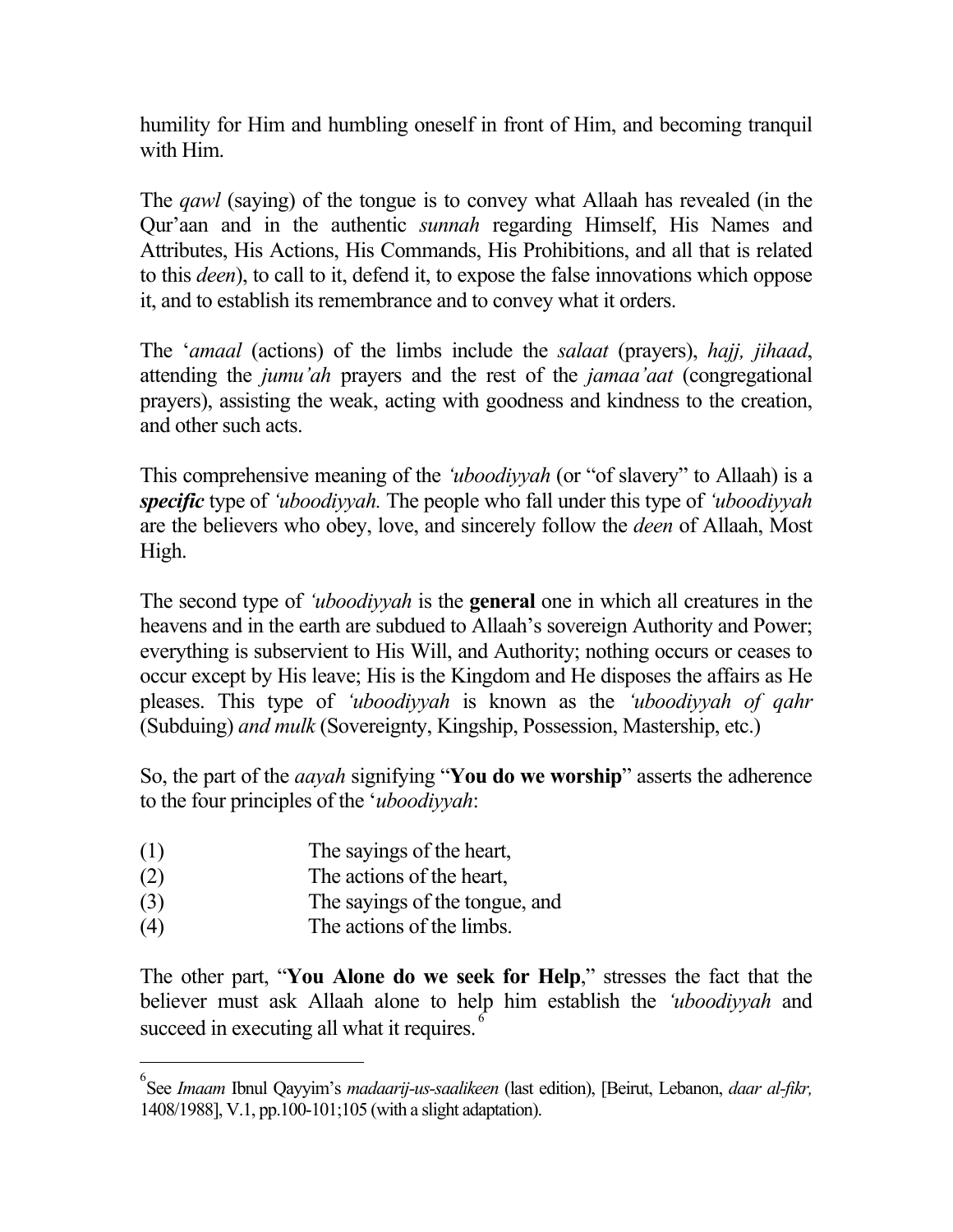# <u>FONICINIDIATIONS</u>

This is a journey that was taken by Prophets and Messengers before you. Those who take by the path of the Prophets magnify the *tawheed of* Allaah and His House. There are those, however, who come to perform *hajj* and their hearts are attached to other than Allaah. They invoke the dead and the righteous, whether present or absent. This is the opposite of *tawheed*; it is *shirk* no matter what they call it because it is setting up rivals besides Allaah. So, free your intention from any kind of devotion to other than Allaah. Repent and come with a sincere heart submitting to Allaah remembering what Ibraaheem and his son Ismaa'eel said when they were raising the foundations of Allaah's House, the *ka'bah*:

رَبَّنَا وَآجُعَلُنَا مُسُلِمَيُنِ لَكَ وَمِن فُرِّيَّتِنَاً أُمَّةَ مُّسُلِمَةَ لَّكَ وَأَرِنَا مَنَاسِكَنَا  
وَتُبُ عَلَيَنَّاً إِنَّكَ اََنتَ اَلَتَّوَّادُ اَلرَّحِيمُ
$$
\overline{\overline{\textbf{m}}}
$$

"**O our** *Rabb***! Accept from us and make us submit to You in Islaam and show us our** *manaasik* [all the rite of *hajj*] **and accept our repentance***."* (Qur'aan 2:128).

**2.** You are set to depart and you may or may not return to your home. Make this journey to Allaah's House as Allaah wants it. Think of the next journey that is surely coming, the one that leads to the meeting of Allaah, Most High. This raises questions like: What did I prepare for that Day? Am I following Allaah's Commands? Am I a follower of the *sunnah* of Muhammad  $\frac{100}{20}$ ? Do I really know of Allaah? Am I a believer that Allaah is above the seven heavens over His '*arsh* as He has stated in His Book and as His Messengers have asserted? Am I a believer that Allaah has a true Face that suits His Majesty as He has affirmed in the Qur'aan and as has been affirmed by His Prophet Muhammad  $\frac{160}{26}$ ? Am I believer in all of Allaah's Names, Attributes and Actions which He has affirmed in His Book and by His Messengers? Or do I just take and accept by my doubt, rejecting, or distorting<sup>[7](#page-6-0)</sup> the meanings of Allaah's Attributes and Actions?

<span id="page-6-0"></span> <sup>7</sup>  $7$ Through what is called figurative interpretation of His Attributes.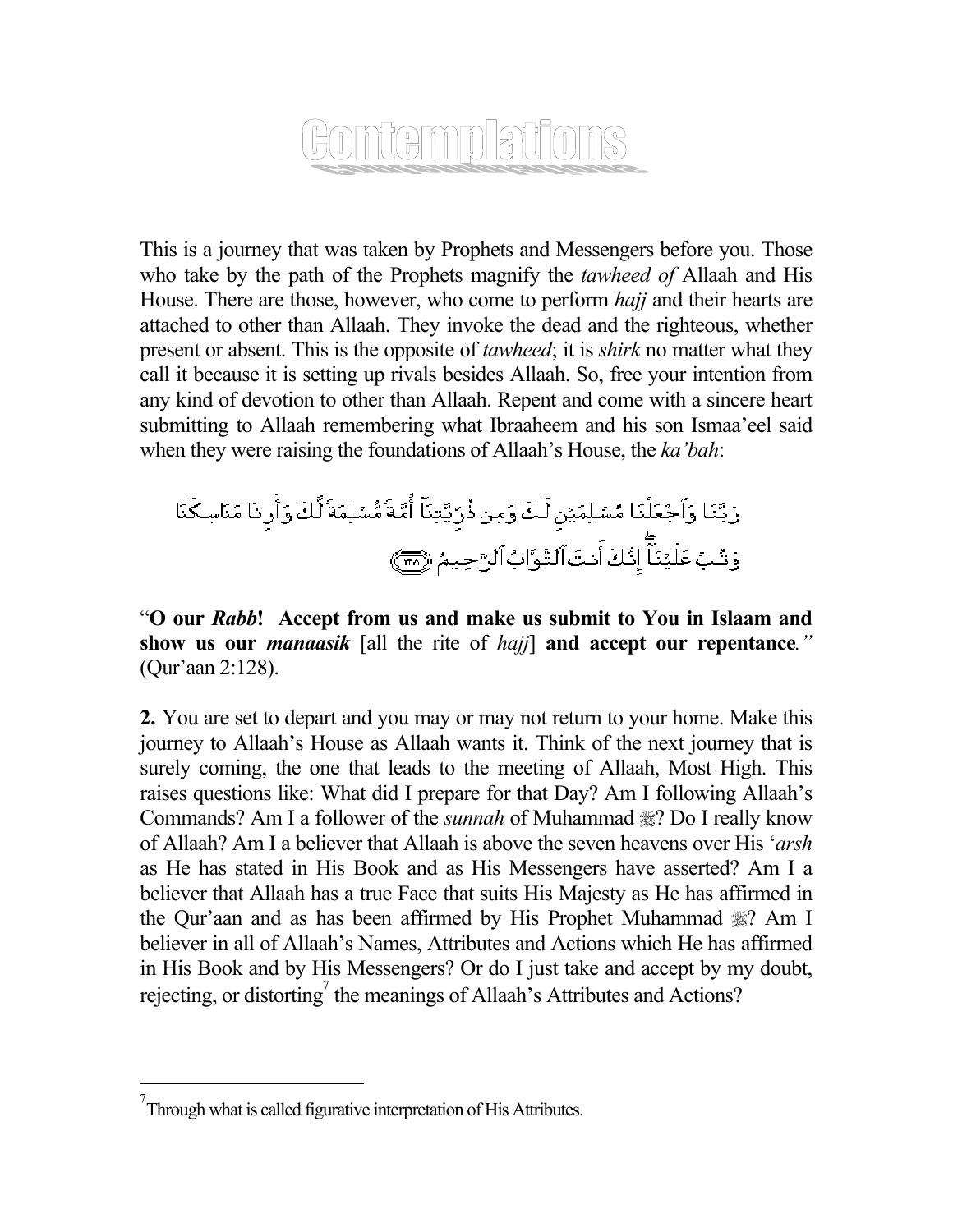**And invoke not any other** *ilaah* [god] **along with Allaah,** *la ilaaha ilaa huwa* [none has the right to be worshipped but He], **everything will perish save His Face. His is the Decision, and to Him** [all] **shall be returned.** (Qur'aan 28:88).

**3.** Know, may Allaah's Mercy be upon you, that when you reach the *meeqaat*  there is another *meeqaat* that is still to come. It is the *meeqat* (appointed meeting) on the Day of Resurrection:

قُلٌ إِنَّ ٱلۡأَوَّلِينَ وَٱلۡآخِرِينَ ۞ لَمَجۡمُوعُونَ إِلَىٰٰ مِيقَـٰتِ يَوۡم مَّعۡلُوم ۞

Say [O Muhammad  $\frac{1}{2}$ ]: "[Yes] **verily, those of old, and those of later times. All will surely be gathered together for an appointed Meeting of a known Day**. (Qur'aan 57: 49-50).

**4.** When you start saying the *talbiyah* remember the Command of Allaah to Prophet Ibraaheem :

> وَأَذِّن فِى ٱلنَّاسِ بِٱلۡحَجِّ يَأۡتُوكَ رِجَالًا وَعَلَىٰ كُلِّ ضَامِرٍ يَأۡتِينَ مِن كُلِّ فَجِّع عَمِيق (٣٦

**And proclaim to mankind the** *hajj.* **They will come to you on foot and on every lean camel; they will come from deep and distant [**wide**] mountain highways** [to perform *hajj*]. (Qur'aan 22:27).

The *talbiyah* you make is in response to Prophet Ibraaheem's proclamation to visit Allaah's house of worship. Allaah is Most Great.

**5.** Upon entering Makkah remember that you are in the Secure Sanctuary: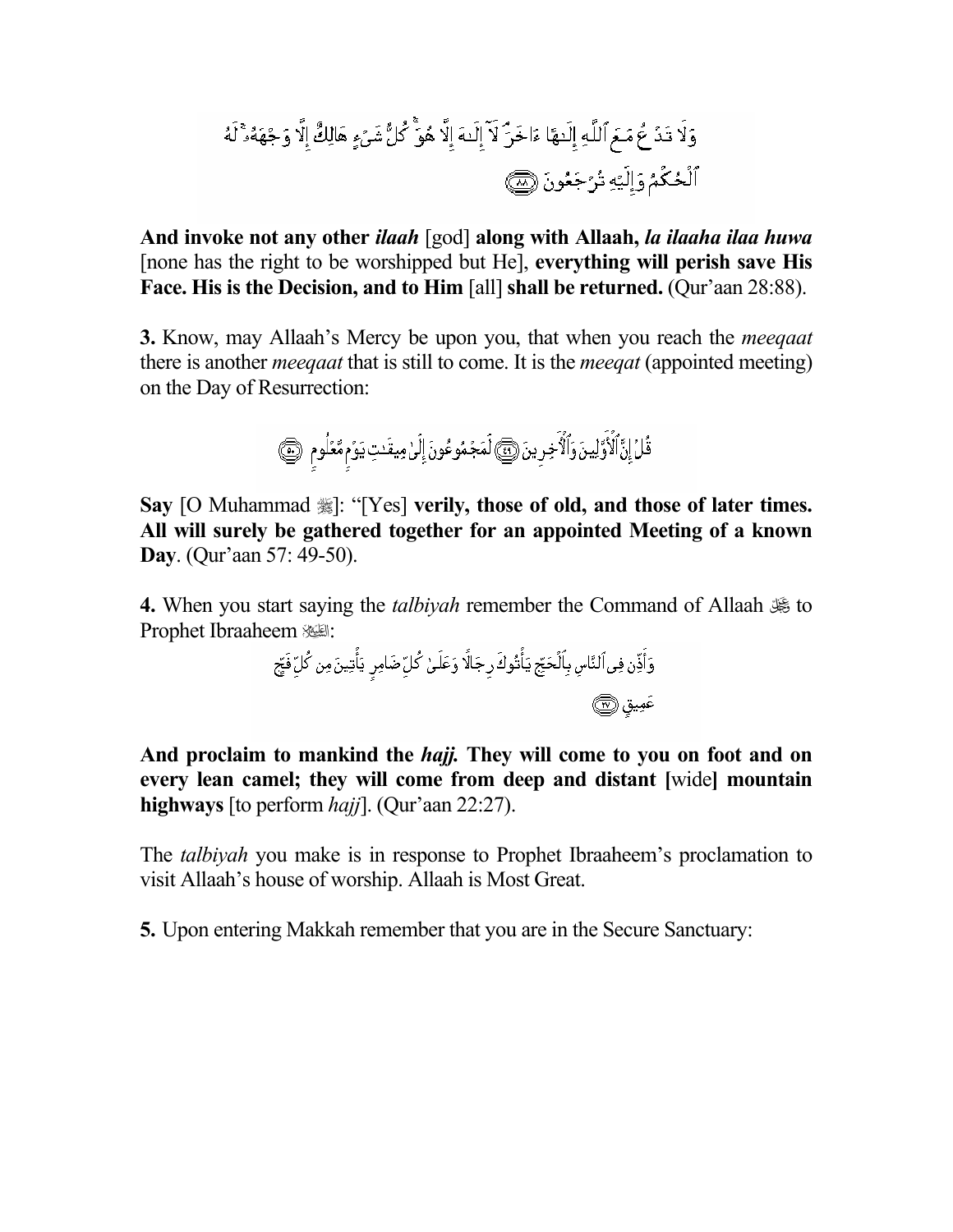

**Have We not established for them a secure sanctuary** [Makkah], **to which are brought fruits of all kinds,** −**a provision from Ourselves, but most of them know not.** (Qur'aan 28:57).

Let one commit himself to repentance, having a good opinion of Allaah, hoping that Allaah will grant him security from His Punishment.

**6.** You will enter one of the gates of *al-masjid al-haraam.* Then there you are before the magnificent House of Allaah, Most High, and the *ka'bah*. Now you see what you hoped to see for a long time. Thank Allaah  $\mathcal{H}$  for making this possible and hope that He  $\frac{1}{200}$  will grant you the greatest reward of seeing His Majestic Face on the Day of Resurrection. This thankfulness is not just in saying "*alhamdu-lillaah*," but also by obeying Allaah while on *hajj* and for the rest of your life.

**7.** You start your *tawaaf knowing* that it is a great time for magnifying Allaah the Exalted. Remember Him  $\frac{15}{20}$  by His Names, Attributes, and Actions. Also while in *tawaaf* try to reflect upon the time when Prophet Muhammad  $\frac{1}{20}$  was prevented from doing the same thing you are doing today. Then think about what he did in clearing out the site from the symbols signifying worship to other than Allaah! All idols were demolished. Busy yourself with *du'aa*. Ask Allaah, the Most Great, to make you hold to the correct belief and Path of the *salaf* and make you die on it. Ask Allaah to save you from all forms of *shirk* and *bid'ah.*

**8.** While in *sa'yee,* contemplate on Haajar, the mother of Ismaa'eel, when she asked her husband Ibraaheem : "Did Allaah order you to do this (leaving her and her baby Ismaa'eel in Makkah)? He said: "Yes." Her great response was: "Then He (Allaah) will not neglect us!" Think about this great dependence upon Allaah when you are in the *sa'yee* walking the same path which Haajar took in search for water and for the means of life around the mounts of *safa* and *marwah*. Think about her endurance, perseverance and trust in Allaah. The *sa'yee* exemplifies the strong belief that we are in need for the One Who Sustains and Provides: Allaah, the Exalted.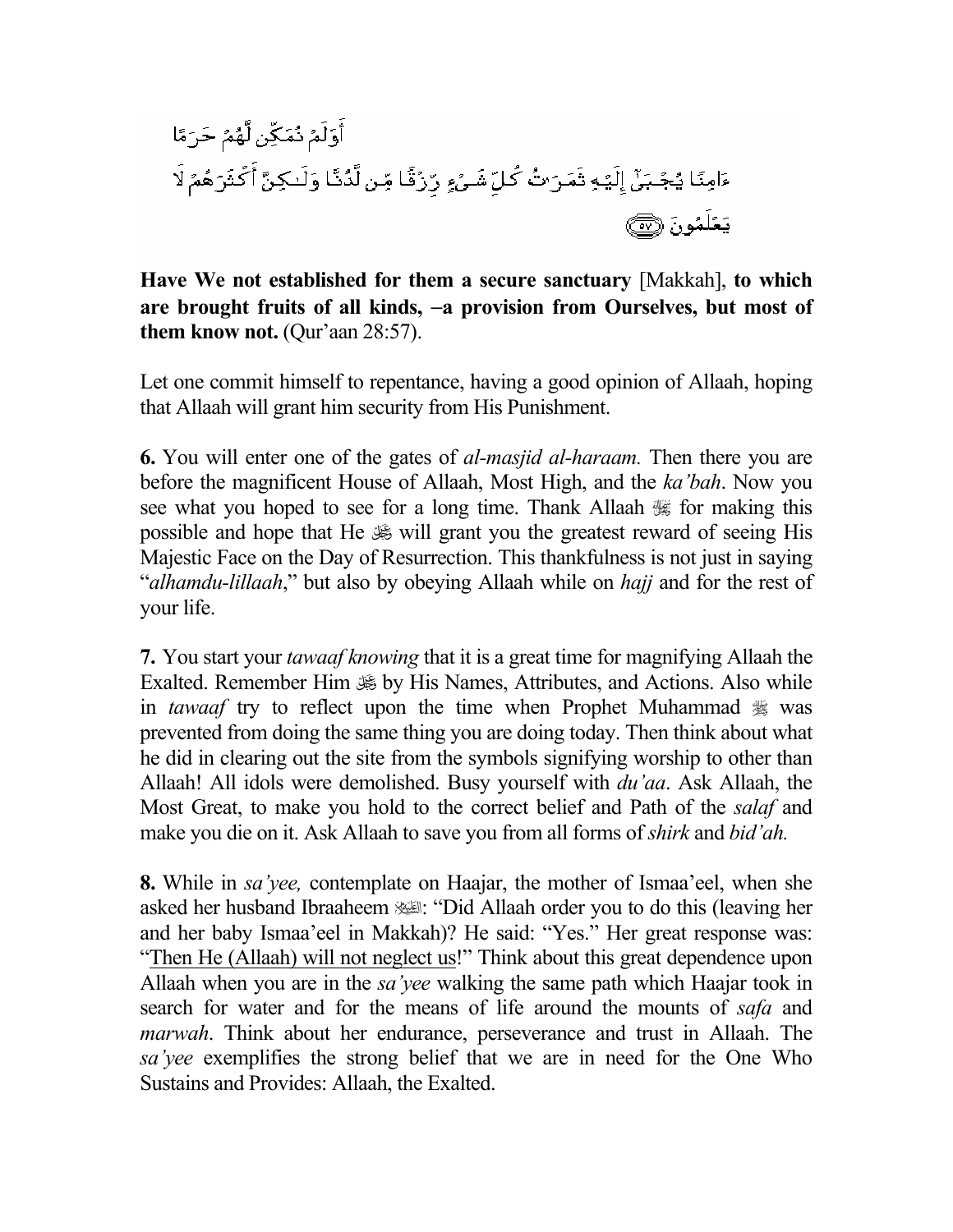Think about Ibraaheem's invocation on his way homeward to Palestine:

**O our** *Rabb!* **I have made some of my offspring to dwell in a valley with no cultivation, by Your Sacred House** [the *ka'bah* at Makkah]; **in order, O our**  *Rabb***, that they may offer prayers perfectly, so fill some hearts among men with love towards them, and** [O Allaah] **provide them with fruits so that they may give thanks.** (Qur'aan 14:37).

Men and fruits came to Makkah from many places. Ibraaheem **Ell returned** to visit and later to share with his son Ismaa'eel the noble task of raising the foundations of the *ka'bah.* 

**9.** The standing on *'arafaat* is the *hajj.* The crowds should remind you of the Day of Resurrection. Humble yourself to Allaah, manifest your *'uboodiyyah* to Him Alone through *du'aa* and sincere intention and strong determination to free yourself from the sins of the past and to build up a commitment to rush for doing what is good. Think of becoming a better person when you return. Rid yourself of the false pride and showing off because it may ruin what you may gain on this day.

**10.** You gathered the pebbles and you are about to embark on stoning the *jamaraat*. This is an act of obedience and remembrance of Allaah, Most Magnificent. The Prophet  $\frac{1}{20}$  said:

**"إذا رميت الجمار آان لك نورا يوم القيامة "**

"*When you cast the small pebbles* (i.e. at the *jamaraat*), *it will be a light for you on the Day of Resurrection*.["8](#page-9-0)

<span id="page-9-0"></span> <sup>8</sup> Reported by Al-Bazzaar in his *zawaa'id* (p. 113) on the authority of Ibn 'Abbaas عنهما االله رضي. *Alhaafith* Ibn Hajar reported that its *isnaad* is *hasan*. This *hadeeth* is reported by Shayekh Al-Albaani in *silsilat al-ahaadeeth as-saheehah,* V.6, *hadeeth* #2515.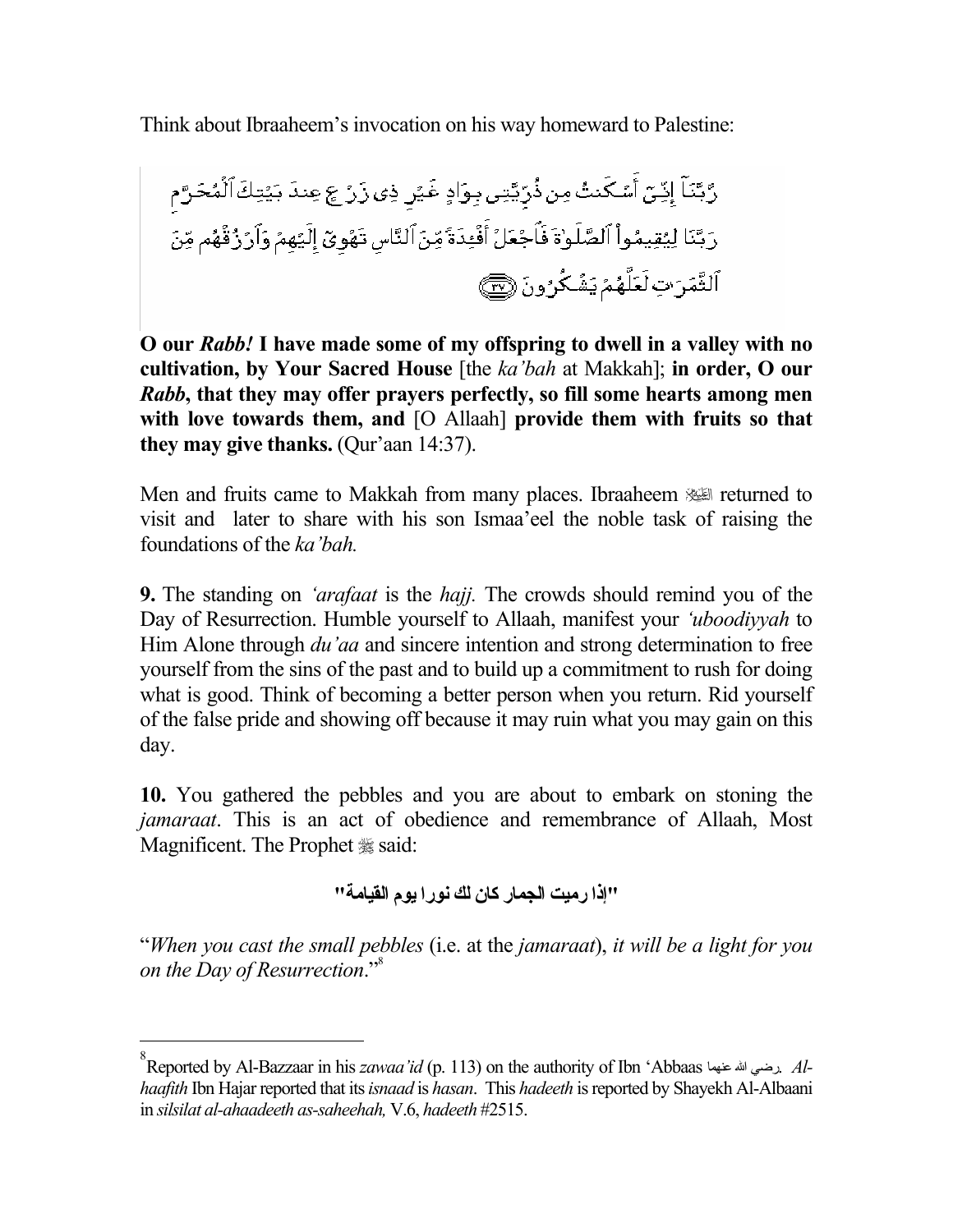**11.** When performing the sacrifice remember the saying of Allaah, the Most High:

لَـن يَنَـالَ ٱللَّـهَ لُحُومُهَا وَلَا دِمَآؤُهَا وَلَـٰكِـن يَنَالُهُ ٱلتَّقُـوَىٰ مِنكُـمٌّ

#### **It is neither their meat nor their blood that reaches Allaah, but it is your devotion that reaches Him.** (Qur'aan 22:37).

**12.** When you have completed your *hajj,* do not think that the remembrance of Allaah has ended. Listen to what Allaah  $\frac{1}{2}$  says:

فَإِذَا قَضَيْتُم مَّنَـْسِـكَكُمۡ فَاَذۡ كُرُواْ ٱللَّهَ كَذِكُر كُمۡ ءَابَـٰٓآءَكُمۡ أَوۡ أَشَدَّ ذِكۡرَٱۗ

**So when you have accomplished your** *manaasik* [i.e. the rites of *hajj*] **remember Allaah as you remember your forefathers or with a far more remembrance**. (Qur'aan 2:200).

*Special note:* If you intend to go Madeenah then the objective of your visit should be according to the *sunnah* and not *bid'ah.* Your intention is to set on a journey to visit the Prophet's mosque and not his grave. When you reach the mosque and you pray upon entering then you may go to the grave and say, "*As*salaamu 'alayka ayyuhan-nabiyy.<sup>"</sup> The same *salaam* is also mentioned when you pass by Abu Bakr and 'Umar (رضي الله عنهما) without innovations like:

- **1.** Visiting the grave of the Prophet  $\frac{1}{20}$  before praying in the mosque.
- **2.** Making *du'aa* facing the grave.

<span id="page-10-0"></span> <sup>9</sup> <sup>9</sup>The position of the scholars regarding visiting the gravesites by women can be summarized as follows:

<sup>(</sup>a) Disliked but not unlawful,

<sup>(</sup>b) Allowable, if done infrequently. If a woman is known as being unable to behave herself within the limits of*sharee'ah* at a gravesite, then she should be prevented from visiting the graves.

<sup>(</sup>c) Forbidden, and

<sup>(</sup>d) A grave sin.

Many scholars state that women visiting the Prophet's mosque may pronounce the *salaam* upon the Prophet  $\equiv$  away from the gravesite since it is confirmed by many *ahaadeeth* that the *salaam* is related to the Prophet  $\frac{1}{28}$  wherever the person may be. The Prophet  $\frac{1}{28}$  is in a state of *barzakh* (a state of existence that begins with death and lasts until the Day of Resurrection), the nature of which is only known to Allaah, Most High. [See *ash-mharhul mumti'*, V.5, pp.475-478].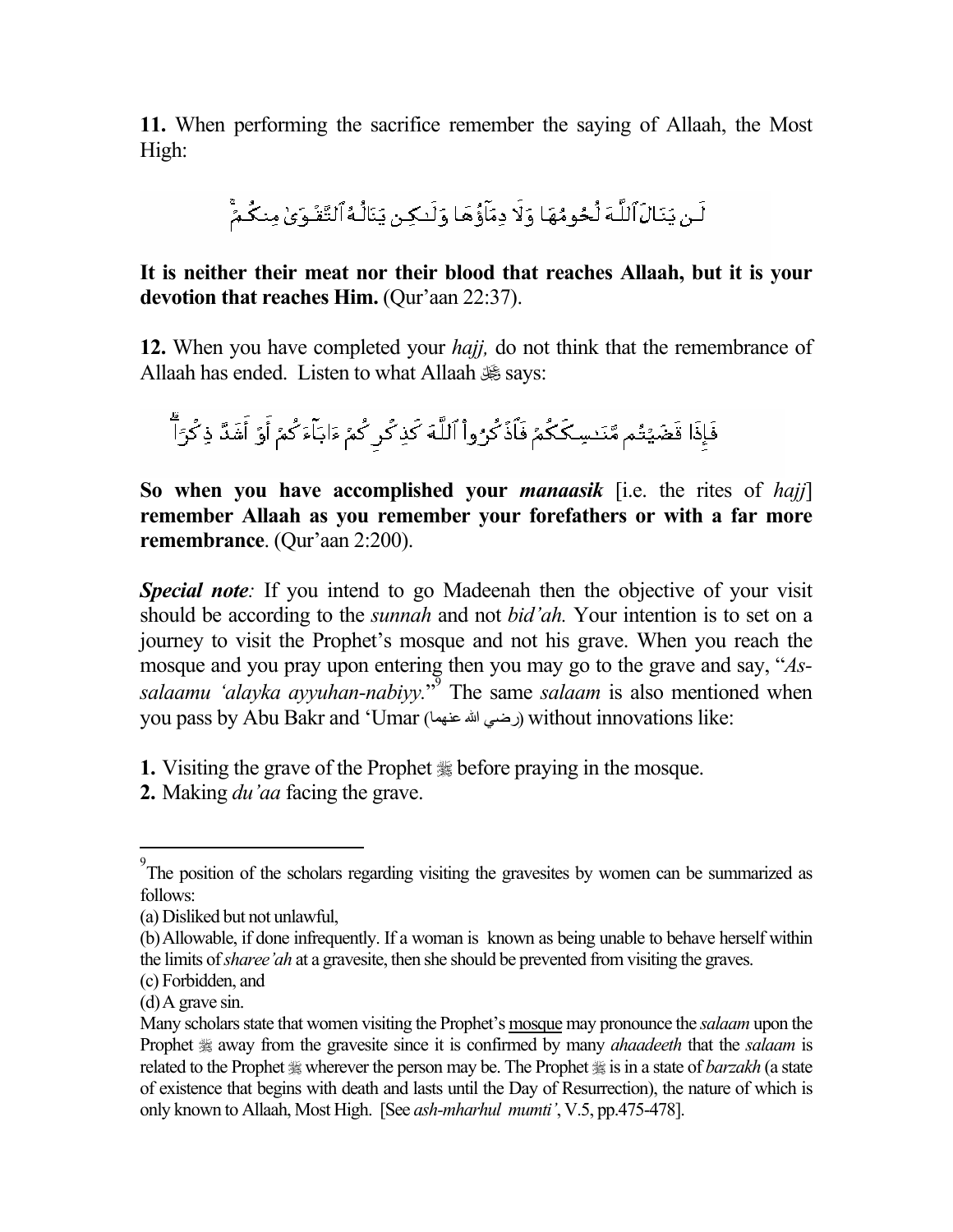**3.** Seeking nearness to Allaah by means of the Prophet . This is a prohibited form of *tawassul.*

**4.** Seeking intercession from the Prophet ...

**5.** Placing the hands upon the grills around the room containing the Prophet's grave to seek blessings, etc.<sup>10</sup>

Remember the Prophet's  $\frac{1}{28}$  sayings:

"ولا تجعلوا قبري عيدا..." "*Do not make my grave an 'eed* (*place of celebration*).*..*" [11](#page-11-1)

"لعن االله اليهود والنصارى اتخذوا قبور أنبيائهم مساجد "

"*May Allaah's curse be on the Jews and Christians for taking the graves of their Prophets as places of worship.*"<sup>[12](#page-11-2)</sup>

''إن من كان قبلكم كانو ا يتخذون القبور ٍ مساجد، ألا فلا تتخذو ا القبور ٍ مساجد، فإني أنهاكم عن ذلك".

"*Those before you took the graves of their Prophets as places of worship. Do not*  take graves as places of worship for verily I forbid you to do so."<sup>[13](#page-11-3)</sup>

**13.** The journey is not meant to gain any material reward. It is a selfless sacrifice solely for Allaah, Most Majestic. It demands true love and fear of Him. It should be performed with full consciousness of one's heart, with full humility and submission to Allaah. It should not be thought of as a tourist-type excursion or be performed as mere physical rites. It develops sincerity, piety, humility, selfcontrol, sacrifice, and true knowledge of the meaning of submission and obedience to Allaah, Most High. It helps the pilgrim to be a better person who is devoted to Allaah in every aspect of his life.

<span id="page-11-0"></span> 10 Refer to Shayekh Al-Albaani's book *manaasik al-hajj wal 'umrah* for more details.

<span id="page-11-1"></span><sup>&</sup>lt;sup>11</sup>Collected by Abu Daawood, [*sunan abee daawood* (English Translation), V.2, pp. 542-543, *hadeeth #*2037], and Ahmad (2:367). Shayekh Al-Albaani stated that its *isnaad* (chain of narrators) is *hasan* (correct). [See *tahtheer as-saajid min ittikhaathil quboor masaajid* by Shayekh Muhammad Naasirud-Deen Al-Albaani (4th edition), [Beirut: *al-maktab al-islaami*, 1403/1983], p.97]

<span id="page-11-2"></span><sup>12</sup> Collected by Al-Bukhaari [*saheeh al-bukhaari* (Arabic/English), V.2, p.232, *hadeeth* #414]*,* and Muslim [*saheeh muslim* (English trans.), V.1, p.268, *hadeeth* #1074]*,* Abu Daawood, At-Tirmithee, An-Nassaa'i, and Ibn Maajah.

<span id="page-11-3"></span><sup>13</sup> *Saheeh muslim*, (English trans.), V.1, p. 269, *hadeeth #*1083.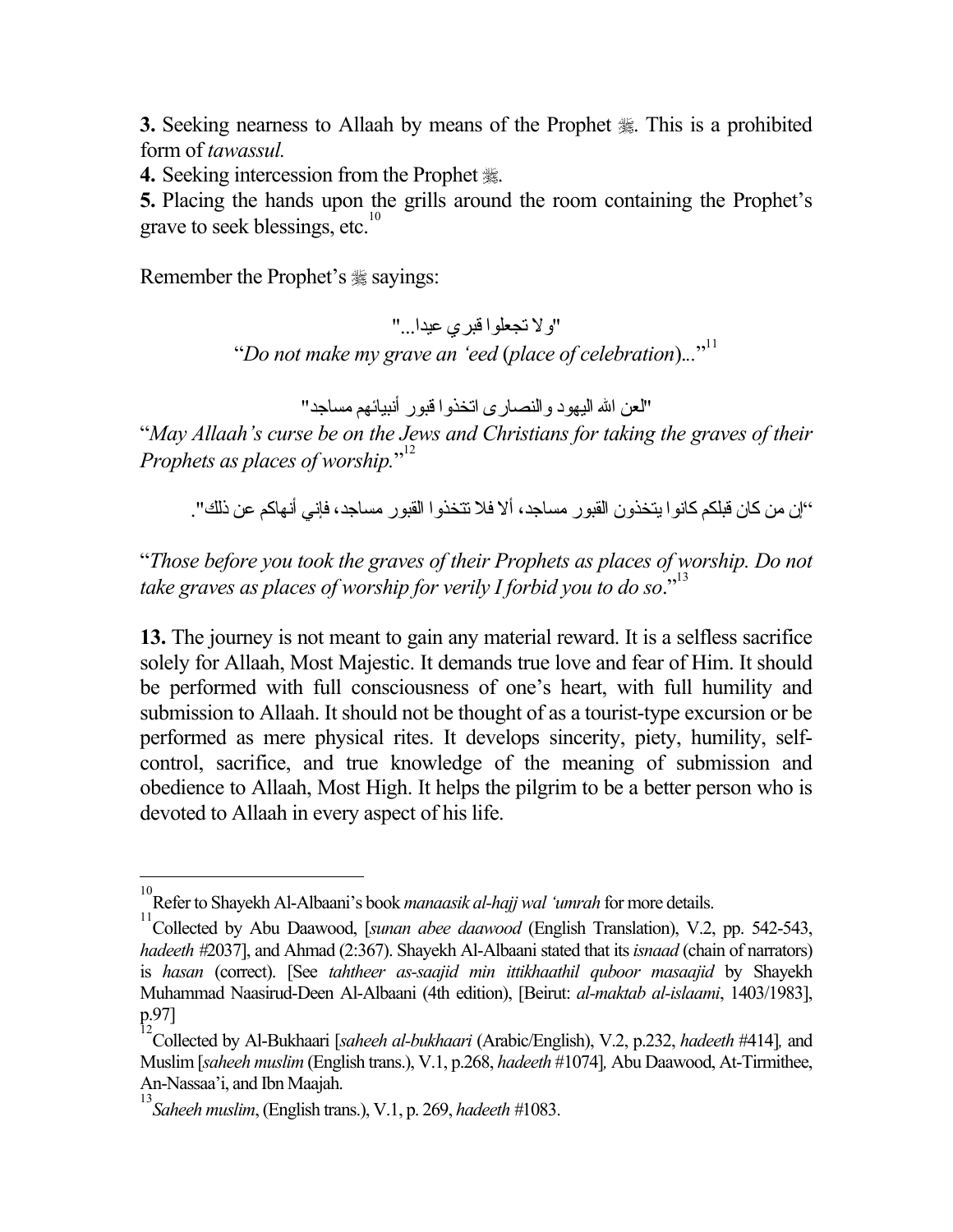#### Prior to Hajj and **Cord** "Unnrah

The Muslim should:

**1.** Purify his creed (*'aqeedah*) from any aspects of *shirk*, greater or lesser, as *shirk* destroys one's deeds.

**2.** Devote his *hajj* purely and sincerely for Allaah.

**3.** Sincerely repent for all of his sins.

**4.** Acquire knowledge about *hajj* and its rites.

**5.** Use *halaal* (lawful) means to support this great journey, taking what he will require (i.e. not begging while on *hajj* to meet his needs.)

**6.** Record all of his debts and include them in his Islamic Will.

**7.** Relieve himself from any kind of injustice which he may have inflicted upon others.

**8.** Secure the needs of his family members whom he leaves home.

**9.** Accompany the knowledgeable and righteous Muslims and stay away from the *mubtadi'ah* (innovators in *deen*).

**10.** Perform *slaat* on time and as prescribed during the journey and in the *hajj*  period.

**11.** Safeguard his tongue from backbiting, arguing, complaining, etc.

**12.** Keep his beard and not shave it for *hajj* or for any other reason, as this is prohibited.

**13.** Remember that it is unlawful for men to wear gold (rings included).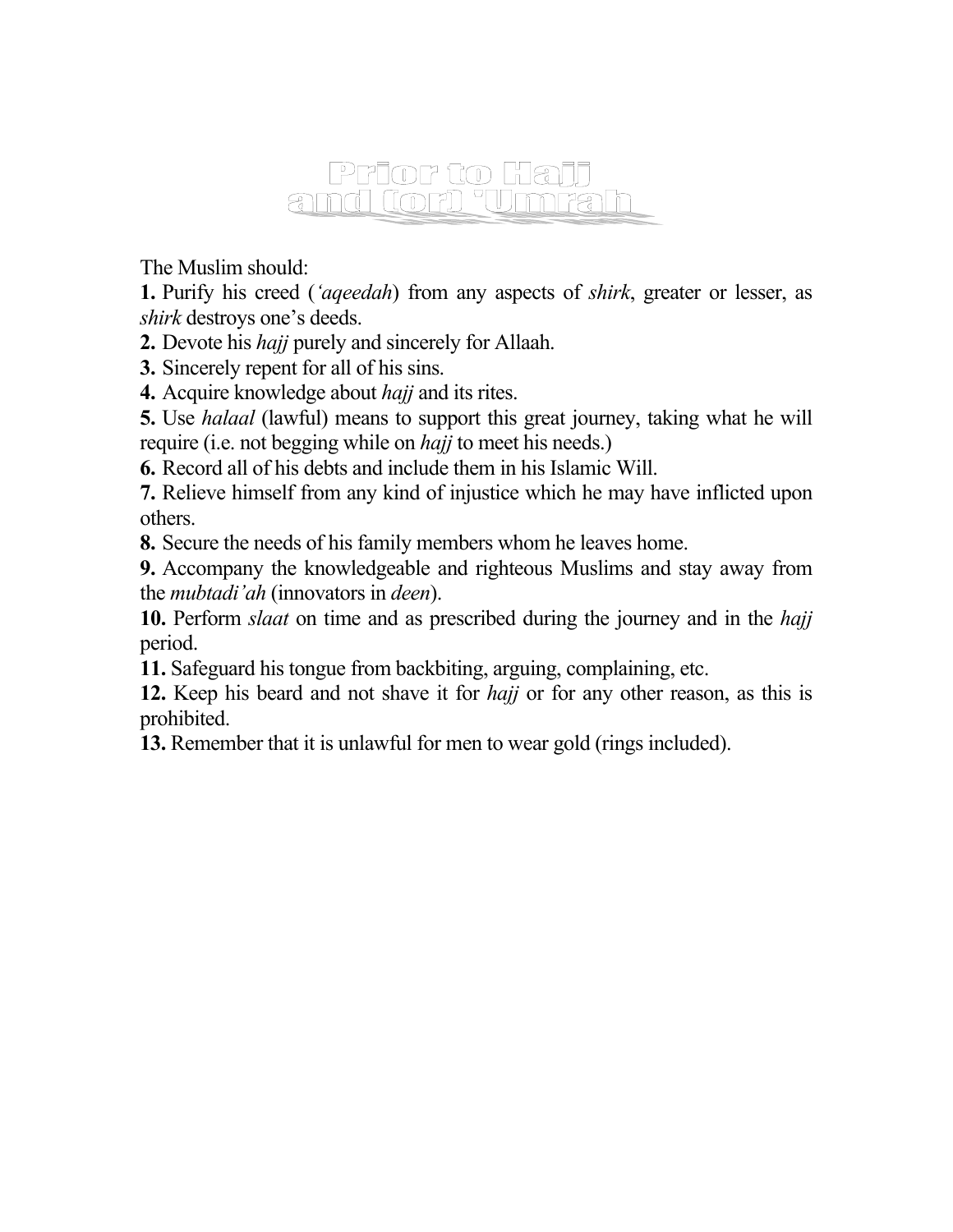#### **The Muslim's** *Hajj* **is Valid When the Following Pillars of** *Hajj* **are Performed**

**1.** *Ihraam* (intention) of performing the rituals at anyone of the five *meeqats*  (appointed boundaries). This is known as the **state** of *ihraam*.

- **2.** *Wuqoof* (standing) on *'arafaat*.
- **3.** *Tawaaf*: Walking seven times around the *ka'bah*.

**4.** *Sa'yee*: The walk made between Mount *safaa* and Mount *marwah,* a total of 7 one- way trips, beginning at *safaa*.

Missing any of these pillars, whether intentionally or unintentionally, invalidates ones *hajj*.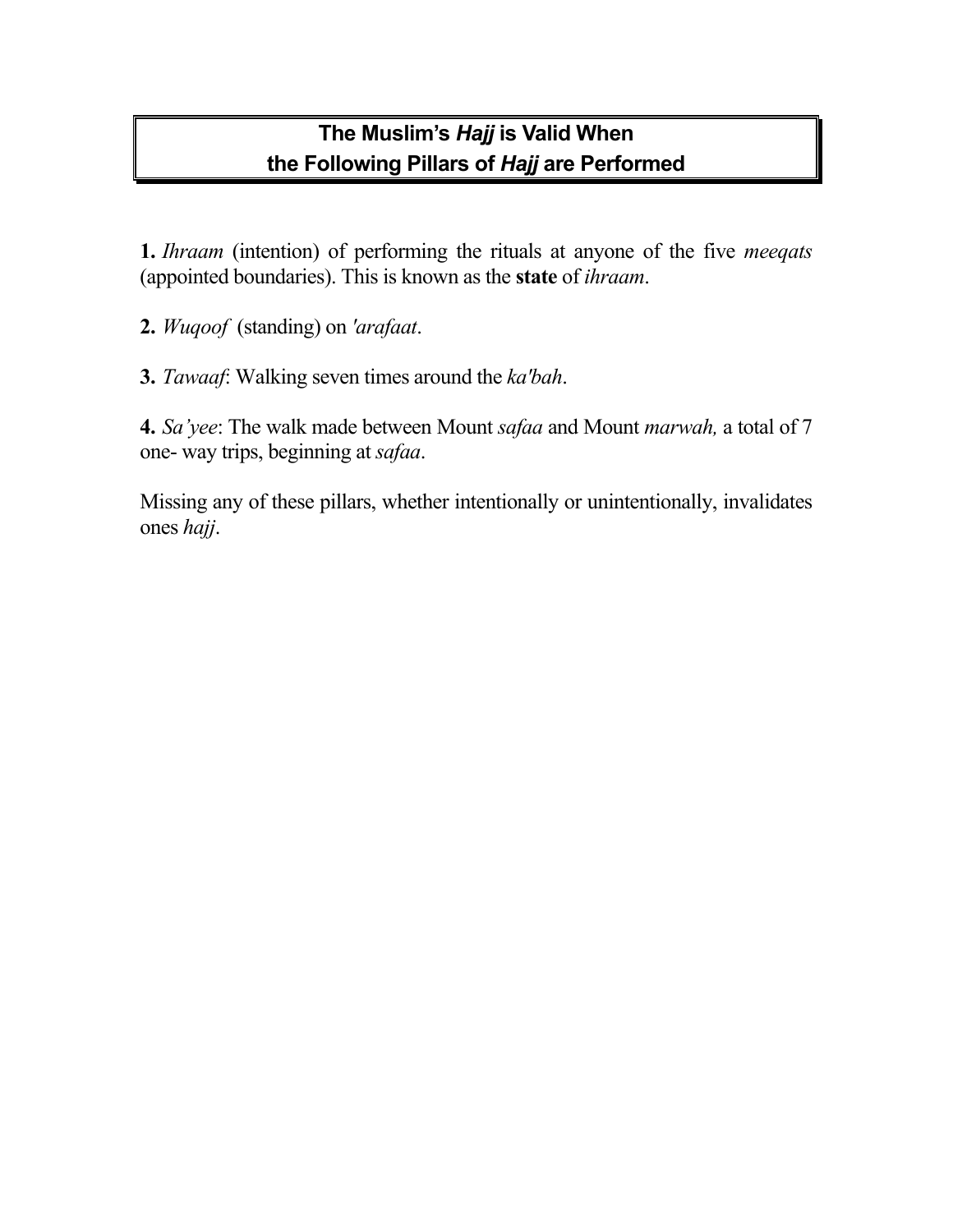#### **The** *Waajibaat* **(Obligatory Acts) of** *Hajj*

- **1.** *Ihraam* (putting on the clothing of *ihraam*).
- **2.** *Wuqoof* on *'arafaat* until the sun sets.
- **3.** Staying one night at Muzdalifah.

**4.** Staying in Mina during the days and nights of *tashreeq*: the 11th and 12th of *thul hijjah* (for those leaving before the sun sets on the 12th day) and the 13th for those remaining.

- **5.** Stoning the *jamarat* (with pebbles).
- **6.** Shaving or clipping the hair.
- **7.** Farewell *tawaaf* (except for menstruating women).

According to many scholars, if any of the above actions is missed, the person should make up for that by offering an animal as *fidyah* (compensation): An animal is sacrificed and distributed to the needy of the *haram*. [14](#page-14-0)

<span id="page-14-0"></span> 14 This is based upon the saying of Ibn 'Abbaas عنهما االله رضي:" A person who forgets an act of the rituals (of *hajj*) or intentionally abandons it, let him shed the blood of (a sacrificial animal)."

Other scholars indicate that this is an *ijtihaad* (a scholarly opinion) on the part of Ibn 'Abbaas االله رضي عنهما since there is no authentic report that the Prophet actually ordered such compensation, and Allaah knows best.

Ash-Shayekh Muhammad bin Saalih Al-'Uthaymeen holds the opinion that if the person violating an obligatory ritual is unable to compensate by slaughtering a sacrificial animal, then he (or she) should sincerely repent and ask Allaah for forgiveness and there is no fasting upon him (her).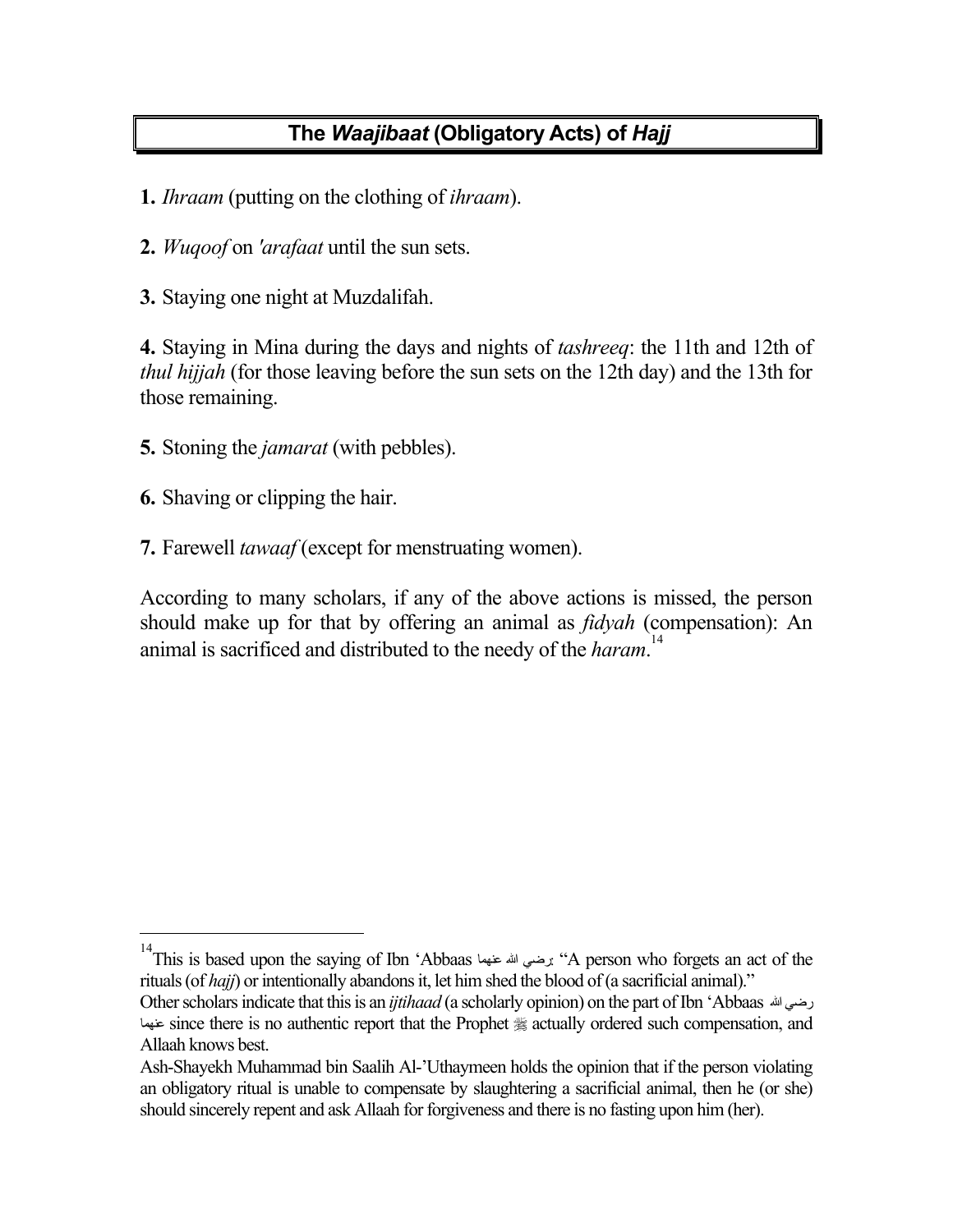#### *Mahthoorat Al-Ihraam* **(Prohibited Acts During** *Ihraam***)**

- **1.** Clipping or shaving the hair.<sup>[15](#page-15-0)</sup>
- **2.** Clipping one's nails.
- **3.** Wearing stitched cloth (for males).
- **4.** Perfuming after *ihraam*. [16](#page-15-1)
- **5.** Males directly covering their heads.
- **6.** Marriage contract.<sup>[17](#page-15-2)</sup>
- **7.** Sexual advances towards one's spouse.
- **8.** Deliberate sexual intercourse.<sup>18</sup>
- **9.** Hunting wild animals.<sup>[19](#page-15-4)</sup>

There is no expiation if what is prohibited in the state of *ihraam* is done out of ignorance, forgetfulness, or against one's will.

<span id="page-15-0"></span><sup>&</sup>lt;sup>15</sup><br>If the pilgrim shaves his hair because of ailment in his (her) scalp then he (she) must compensate by doing one of three choices:

<sup>(</sup>a) Three days of fasting, (b) offering an animal sacrifice (sheep or goat), or (c) feeding six (6) poor people.

<span id="page-15-1"></span><sup>16</sup> This is always prohibited for women if the scent would reach non-*mahram* men. This applies to any scent, not just perfume.

<span id="page-15-2"></span>IT is a sinful act and the contract is invalid. The Prophet  $\frac{1}{28}$  said: "*A Muhrim must not marry himself, nor arrange the marriage of another one, nor should he make the proposal of marriage*." Recorded by Muslim [*saheeh muslim* (English translation), V.2, *hadeeth* #3278]. However, there is no evidence that necessitates a *fidyah* upon finalizing a marriage contract in state of *ihraam*. 18

<span id="page-15-3"></span>It is a sinful deed which invalidates the *hajj* if it takes place prior to the stoning of *jamaratul 'aqabah* on the morning of Day 10. Both must repent, continue the rituals, make up the *hajj* in the next year without delay and offer an animal (camel or cow) as *fidyah.*

If the wife unwillingly yields to the intercourse then there is nothing upon her and her *hajj* continues to be valid.

If, on the other hand, the deliberate intercourse takes place after the stoning of the *'aqabah* and prior to *tawaaf al-ifaadah*, then according to the majority of the scholars, the *hajj* is not invalidated but a *fidyah* (one sheep or goat, or one-seventh of a camel or a cow) offering is a must. (See Shayekh Ibn 'Uthaymeen's *ash-sharhul mumti' 'ala aaadil mustaqni'* (1st edition), [Riyadh, Saudi Arabia: *mu'assasat aasaam*,1416Hj], pp.173-186, where authentic narrations from Ibn 'Abbaas and Ibn 'Umarااللهعنهم رضي are detailed on pp.182-183).

<span id="page-15-4"></span><sup>&</sup>lt;sup>19</sup> Allaah  $\frac{1}{19}$  Says (what means): "O you who believe! Kill not game while you are in a state of *ihraam* [for *hajj* or '*umrah*], **and whosoever of you kills it intentionally, the penalty is an offering brought to the** *ka'bah***, of an eatable animal** (i.e. sheep, goat, cow, etc.) **equivalent to the one he killed, as adjudged by two just men among you; or, for expiation, he should feed**  *masaakeen* (poor persons), **or its equivalent in** *sawm* (fasting), **that he may taste the heaviness**  (punishment) **of his deed**." (Qur'aan 5:95).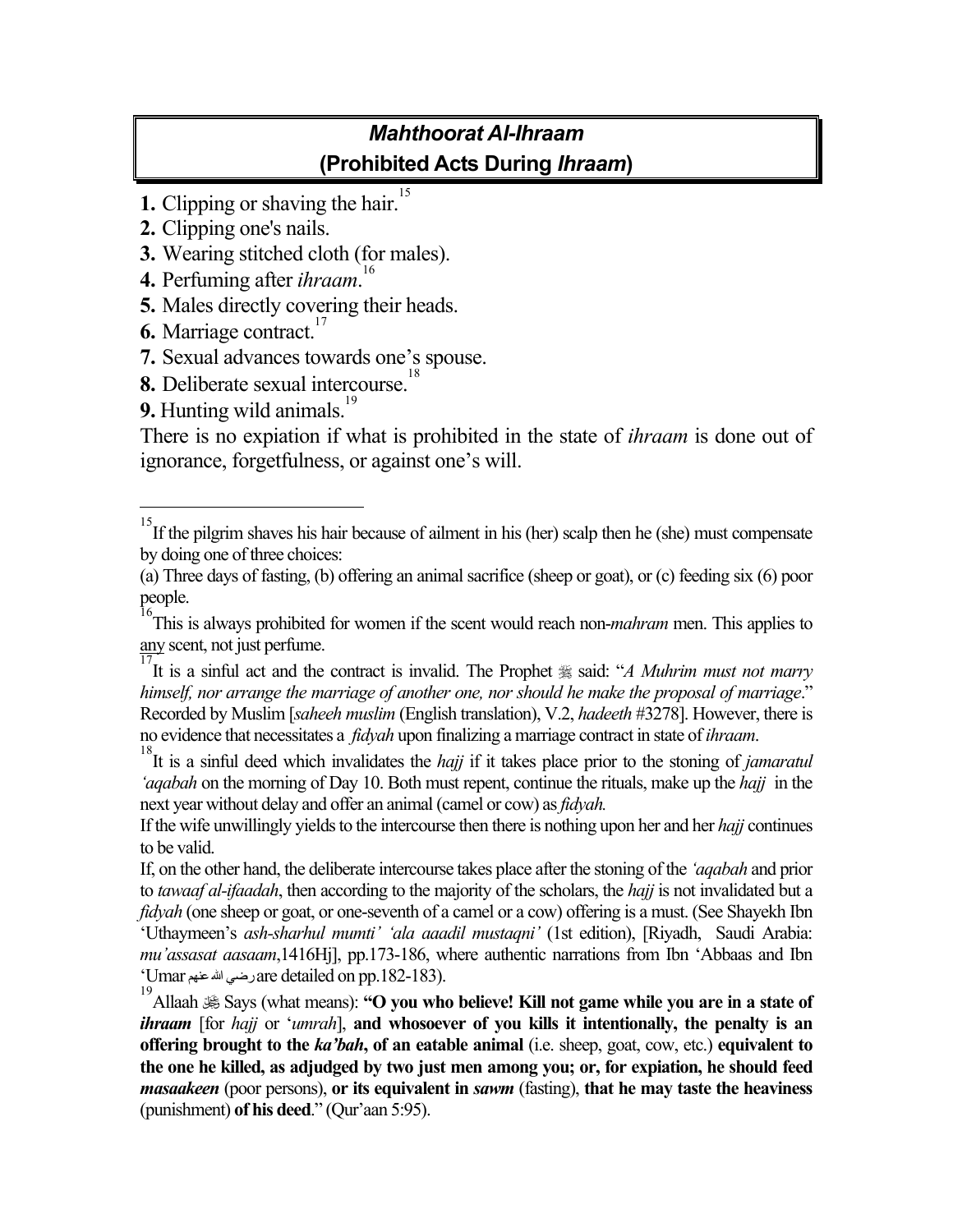### **Prohibited Acts within the Precincts of the** *Haram***<sup>[20](#page-16-0)</sup>**

The Prophet  $\frac{1}{20}$  said: "*Ibraheem declared Makkah sacred and made supplication for its people; and I declare Al-Madeenah to be sacred as Ibraaheem declared Makkah sacred...*" [21](#page-16-1)

The following actions are forbidden in the *haram* sanctuary.<sup>[22](#page-16-2)</sup>

- **1.** Game hunting, chasing (or disturbing) or molesting.<sup>[23](#page-16-3)</sup>
- **2.** Cutting thorny bushes.

 $\overline{a}$ 

**3.** Cutting trees and vegetation (fresh grass).<sup>[24](#page-16-4)</sup>

<span id="page-16-0"></span><sup>20</sup> The *Haram*: "The forbidden" is the name of the sacred areas of the two cities of Makkah and Al-Madeenah. Certain things and functions are forbidden within its boundaries while being permitted elsewhere. The boundaries of the sacred area in Makkah are marked: 1) *Tan'eem,* 6 Kilometers (Km.) to the North, 2) *Adaat laban*, 12 Km. to the South, 3) *Al-ju'raanah*, 16 Km. to the East, 4) *Waadi nakhlah*, 14Km North-East of the city, and 5) Formerly *Al-hudaybiyah,* 15 Km. to the West (on *Ash-shmaysi* road).

The sacred area in Al-Madeenah lies between the two mountains *'aeer* (south of the city) and *thaur*  (a red mountain to the north of the city beyond the *uhud* mountain*.* (See Shayekh Saalih As-Sadlaan's commentary on *manhaj as-saalik* by Muhammad Al-Bayumi Ad-Damanhuri (1st edition), [Riyadh, Saudi Arabia, *daar balansyah*, 1417Hj], pp.444-459).

<span id="page-16-1"></span><sup>21</sup> An agreed upon *hadeeth*. Contrary to what is stated by many Muslims as well as in the news media, there is no *haram* that is legally assigned to Al-Masjid Al-Aqsa or Masjid Ibraaheem **set in** Al-Khaleel (Hebron), Palestine.

<span id="page-16-2"></span><sup>22</sup> Evidence is mostly reported in Al-Bukhaari and Muslim. See *saheeh al-bukhaari* (Arabic/English) V.2, *hadeeth #*657 and V.3, *hadeeth* #59, 60, 91; *saheeh muslim* (English translation), V.2, *hadeeth* #3139-3144.

<span id="page-16-3"></span><sup>23</sup> Although it is a sinful act, there is no prescribed penalty for game hunting in the *haram* territory of Al-Madeenah.

<span id="page-16-4"></span> $24$  Except in Al-Madeenah where a man may take from the trees for the fodder of his camel. This has been reported by Abu Daawood in his *sunan, hadeeth* #2030 and 2031. Ash-Shayekh *almuhaddith* (scholar of *hadeeth* and its *fiqh*) Muhammad Naasirud-Deen Al-Albaani graded *hadeeth*  #2030 as authentic as in *saheeh sunan abee daawood* #2035. The Prophet  $\frac{4}{36}$  excluded one kind of grass *(al-ithkir*) from the forbidden list in the Makkah *haram.* This kind of grass is used by goldsmiths and as a protective layer in the roofs of houses built from mud. It is also inserted between mud blocks laid above the deceased in the grave. Some scholars permit taking from the grass of Al-Madeenah *haram* as well. They also state that what is grown or planted by humans is not unlawful to cut. [See Shayekh Muhammad Al-'Uthaymeen's *ash-sharhul mumti' 'ala zaadil mustaqni',* V.7, pp.250-260].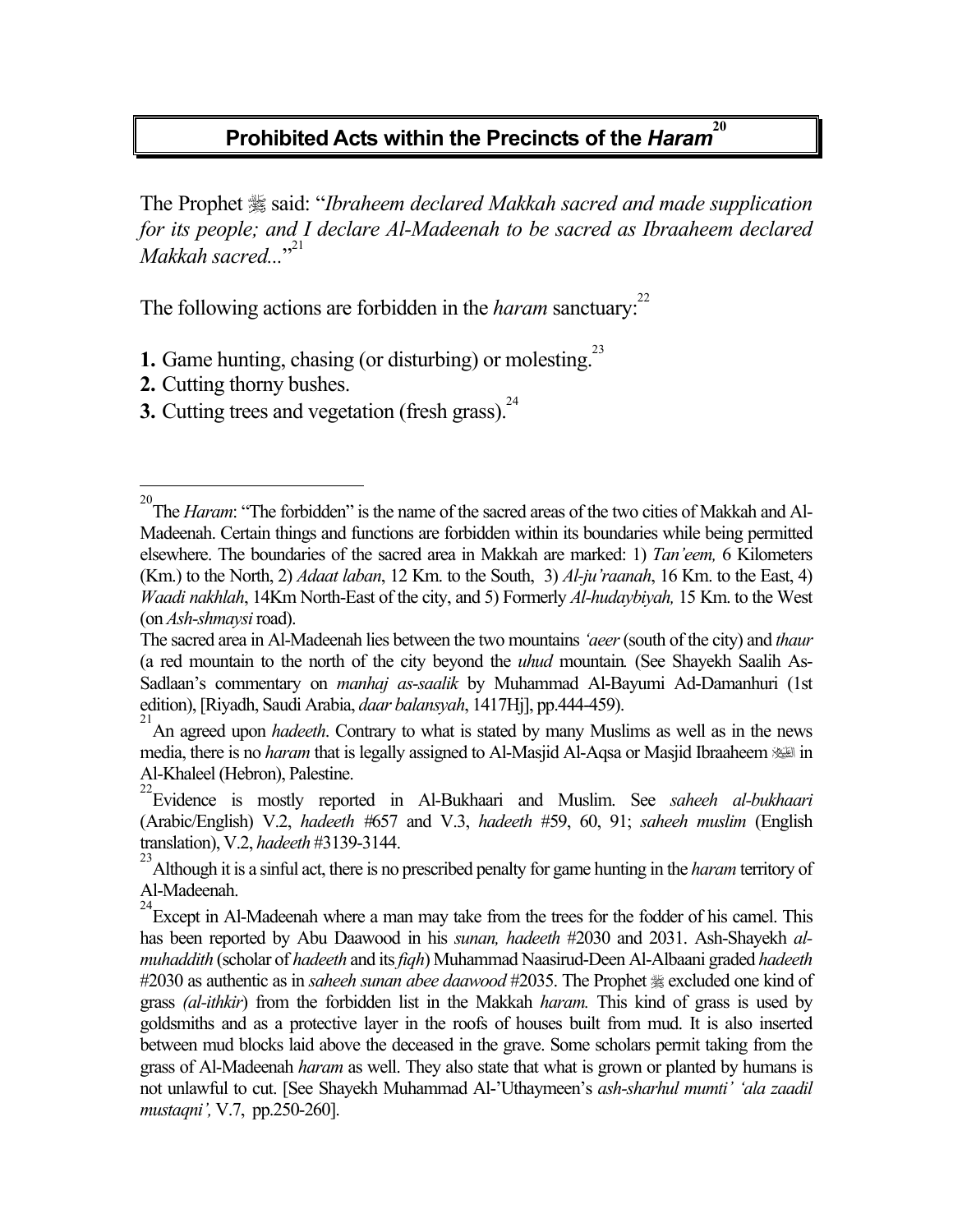**4.** *Al-luqata* (dropped articles, an article found, more precisely "picked up"). The Prophet  $\frac{1}{20}$  stated that: "*Things dropped* (or fallen) *in it* (i.e. the *haram* territory) *should not picked up except by the one who would announce it publicly*."[25](#page-17-0) **5.** Carrying weapons.<sup>26</sup>

<span id="page-17-0"></span><sup>&</sup>lt;sup>25</sup> Agreed upon *hadeeth*.

<span id="page-17-1"></span>Except in dire necessity. This is the position of a great number of scholars as Imaam An-Nawaawi رحمهاالله stated in his commentary on *saheeh muslim* (Arabic text). (See *saheeh muslim,* commentary by Imaam An-Nawawi (1st edition), [Riyadh, Saudi Arabia: *daar al-muayed*, 1414/1994], V.9, p.134, Chapter 83, #3294).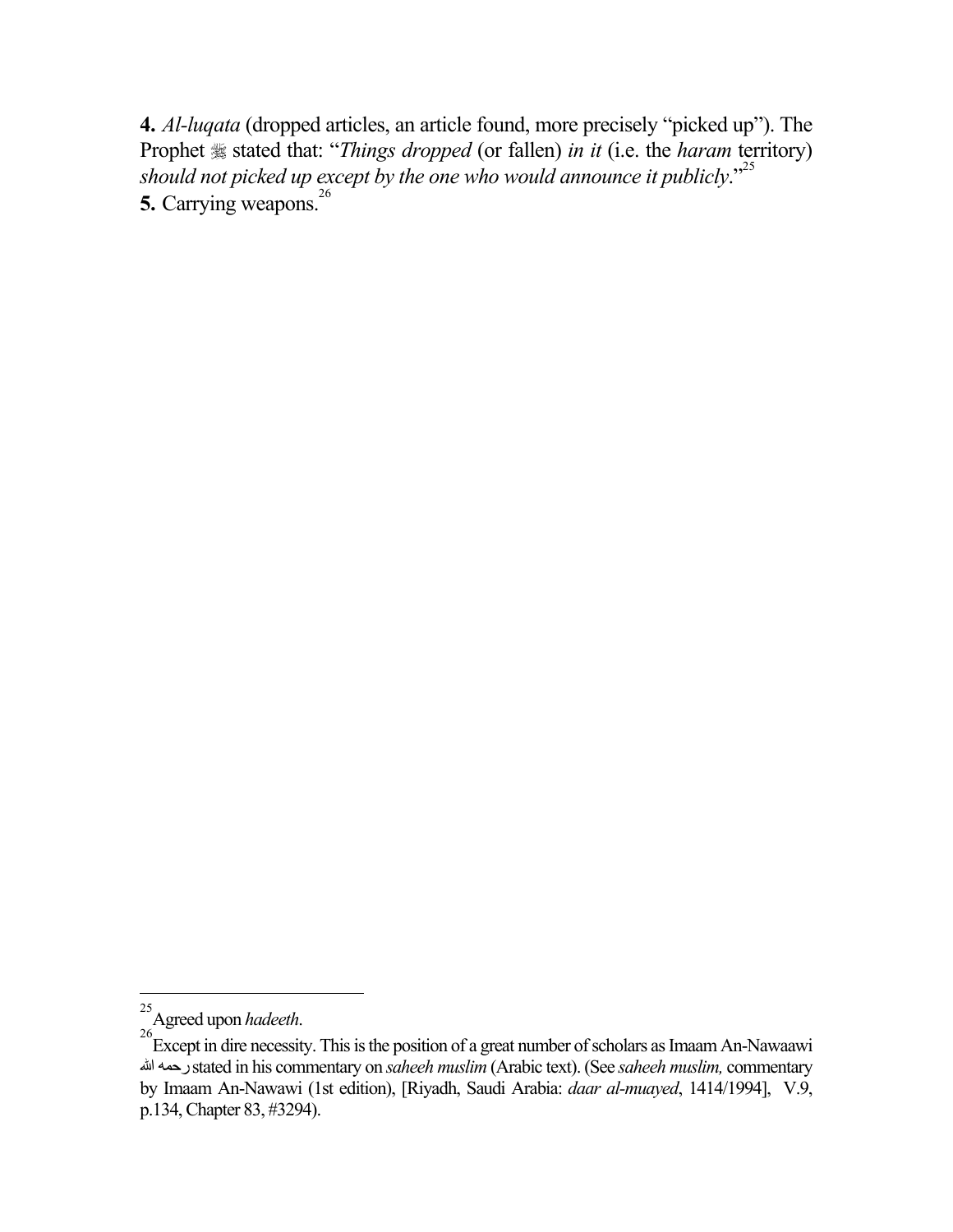#### **TYPES OF** *HAJJ*

**1.** *Tamattu*' (Enjoyable *hajj*): *'umrah* and *hajj* are combined, but a separate *ihraam* (intention) is made for *'umrah* and a new *ihraam* is made for the *hajj* after completion of *'umrah*. The new *ihraam* is made on the 8th of *thul-hjjah* for performing the rites of *hajj*. Therefore, the pilgrim makes *ihraam, tawaaf, sa'yee,* and then clips his hair. After this, he leaves the state of *ihraam*, having completed *'umrah*. On the 8th day of the month, he makes *ihraam* (intention) for *hajj* and performs all of its rites.

**2.** *Qiraan* (Combination): *'umrah* and *hajj* are combined in one state of *ihraam*. At *ihraam* he intends *hajj* and *'umrah* (or *'umrah* first then intends *hajj* with it before starting the *tawaaf* of Arrival).

The pilgrim makes *tawaaf* and *sa'yee*. He must stay in his state of *ihraam* (if he carries a sacrificial animal with him) until he completes the *hajj*. If he did not carry a sacrificial animal he should change to *hajj tamattu'* and come out of *ihraam* (clipping his hair).<sup>27</sup> He may delay the first *sa'yee* and perform it later with *tawaaf* of *ifaadah*.

**3.** *Ifraad* (Isolated or Singular *hajj*): The person enters the state of *ihraam* with the intention of doing *hajj* only. He is required to make *tawaaf al-qudoom* (*tawaaf* upon arrival) and remains in *ihraam* till the end of *hajj*.

**Stating A Condition**: In case he fears that which may prevent him from performing *hajj* (e.g. illness, fear, etc.) he may state the condition which the Prophet  $*$  taught to his *ummah*, saying:

" اللَّهُمَّ مَحِلِّي حَيْثُ حَبَسْتَنِي "

"*O Allaah, my place is wherever you hold me up.*" [28](#page-18-1)

<span id="page-18-0"></span><sup>&</sup>lt;sup>27</sup> Some scholars state that anyone who has not brought a sacrificial animal with him should leave the state of *ihraam* after performing the *'umrah* as in *tamattu'*. The Prophet  $\equiv$  ordered the *sahaabah* to change to *tamattu'* towards the end of his life, and when he was asked whether he had done that only for that year or forever, he joined his fingers together and said: "*The 'umrah has entered into the hajj* (i.e. as in *tamattu'*) *until the Day of Resurrection--rather for ever and ever; rather for ever and ever.*" (authentic narration collected by Abu Daawood). Other scholars take his order as a preference for *tamattu'* over the other types of *hajj*.

<span id="page-18-1"></span>An agreed upon *hadeeth.*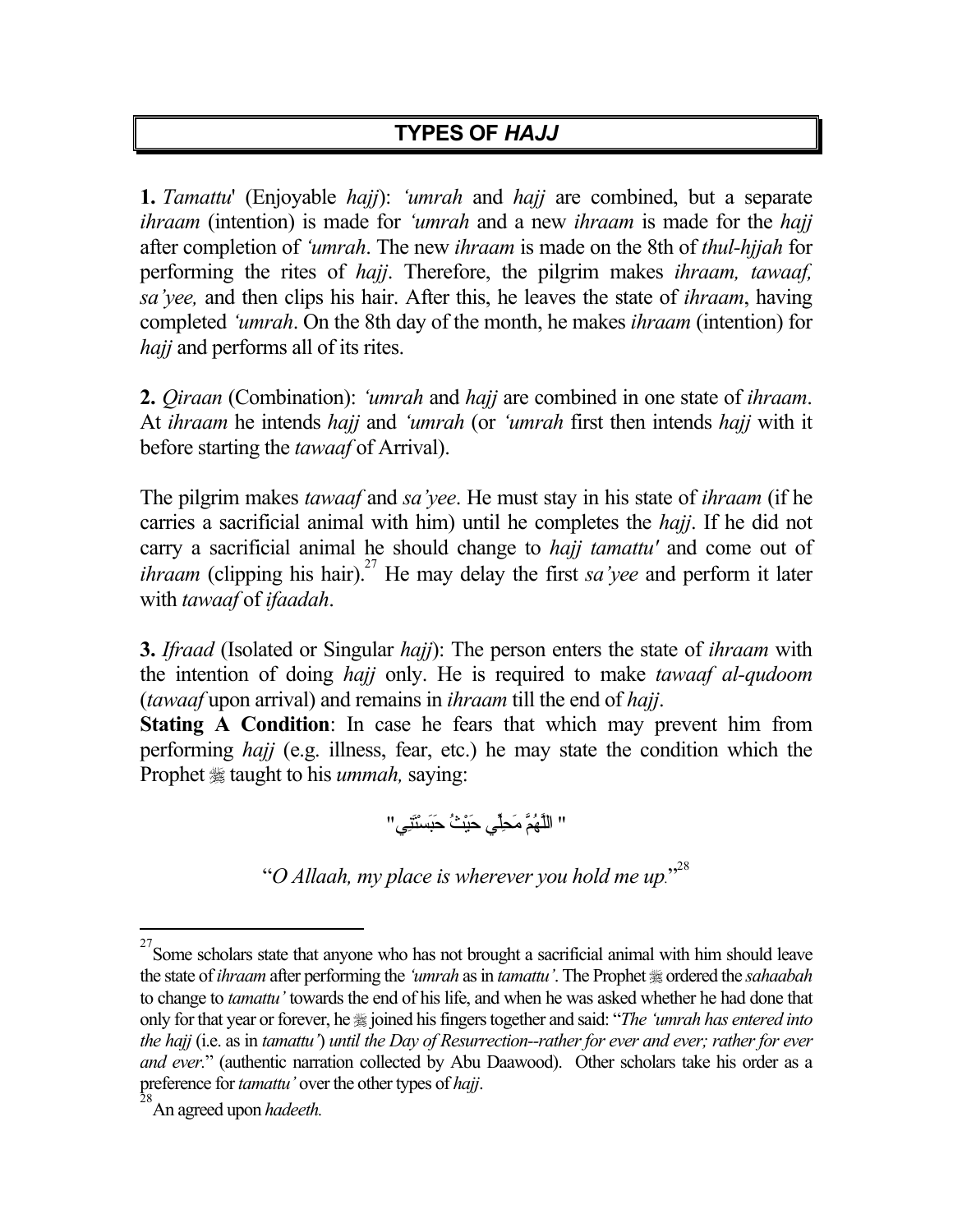So, if he is prevented or becomes disabled, then there is no expiation due upon him and he may leave his state of *ihraam.* He has to repeat his *hajj* if it was his first (i.e. his obligatory *hajj*), otherwise he need not do so.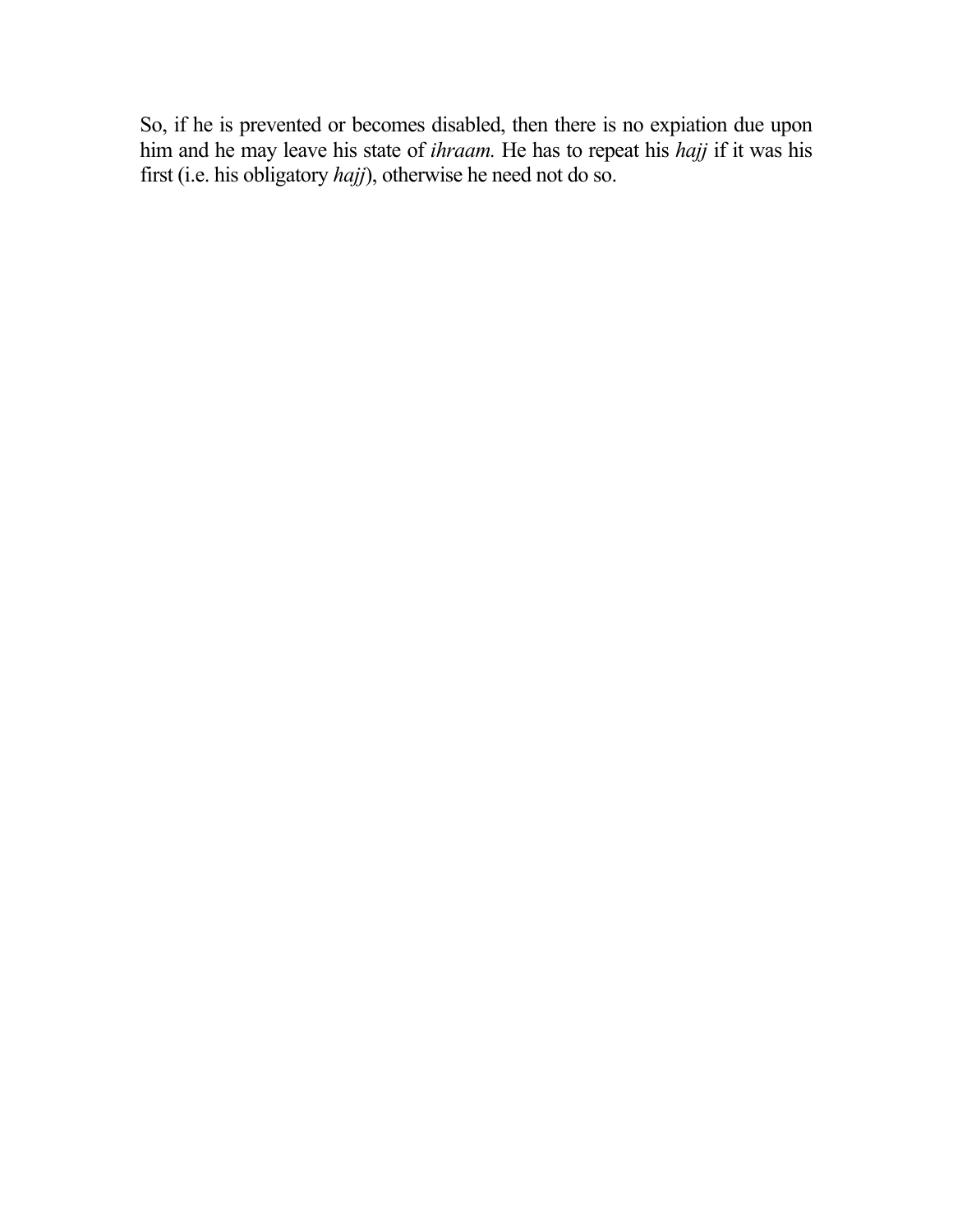#### **THE RITUALS OF** *HAJJ*

The Pilgrim should do the following on the following Days of *hajj* in the month of *thul hijjah*:

### Day 8: The Day of Talbiyah

**1.** *Ihraam* to perform *hajj*. It is recommended to bathe and oil oneself with scented perfume<sup>29</sup> and to put on the two sheets of *ihraam* garments<sup>30</sup> and a pair of stitched or unstitched sandals or footwear that does not cover the ankles if he does not find sandals or alike. The intention of *ihraam* (for making *'umrah*, *hajj*, or *'umrah* and *hajj*) is said by reciting the *talbiyah*: "*Labbaika allaahumma bi hajjah wa 'umrah*" or "*bi 'umrah*." ("Here I am O Allaah I am answering Your Call, making *hajj* and '*umrah*'' or "making '*umrah*"), as has preceded).<sup>31</sup> The Pilgrim then begins the *talbiyah* of the Prophet  $\frac{1}{26}$  in a loud voice:<sup>[32](#page-20-3)</sup> *Labbaika allaahumma labbaik-, labbaika laa shareeka laka labbaik, innal hamda wanni'mata laka wal mulk, laa shareeka lak.*

**2.** The Pilgrim leaves to Minaa where he prays *thuhr, 'asr, maghrib, ishaa', and fajr.* The four-*rak'ah* prayers are shortened to two *rak'ahs* but the prayers are not combined.

<span id="page-20-0"></span> <sup>29</sup> For men only, and unscented perfume in the case of women.

<span id="page-20-1"></span>The Prophet  $*$  exposed his right shoulder and covered his left one during the seven rounds of *tawaaf al-qudoom*. This is known as *idtibaa'.* After this *tawaaf*, the pilgrim covers both shoulders. Women may put on any dress as long as it is loose, not beautified, does not imitate the dress of men and (or) that of the *kufaar*, not see-through, covers the whole body except face and hands (which she covers in the presence of non-*mahram* men). The belief that the woman's dress must be white or green is an innovation (*bid'ah*).

<span id="page-20-2"></span><sup>31</sup> He does not say anything like "I intend to make *hajj* and *'umrah*, or *'umrah*,...so make it easy for me. This is not the practice of the Prophet  $\equiv$  and it is a *bid'ah*.

<span id="page-20-3"></span><sup>&</sup>lt;sup>32</sup>The Prophet  $\frac{1}{2}$  said: "*Jibreel came to me and ordered me to order my companions and those with me to raise their voices with talbiyah.* (See *saheeh sunan abee daawood*). The *talbiyah* is said aloud (women may say it in a low voice so that she is not heard by non-*mahram* men) but it is an innovation to say it as a group in one voice. If you see it done in this innovated manner by groups around you do not think that it is approved because no one is objecting!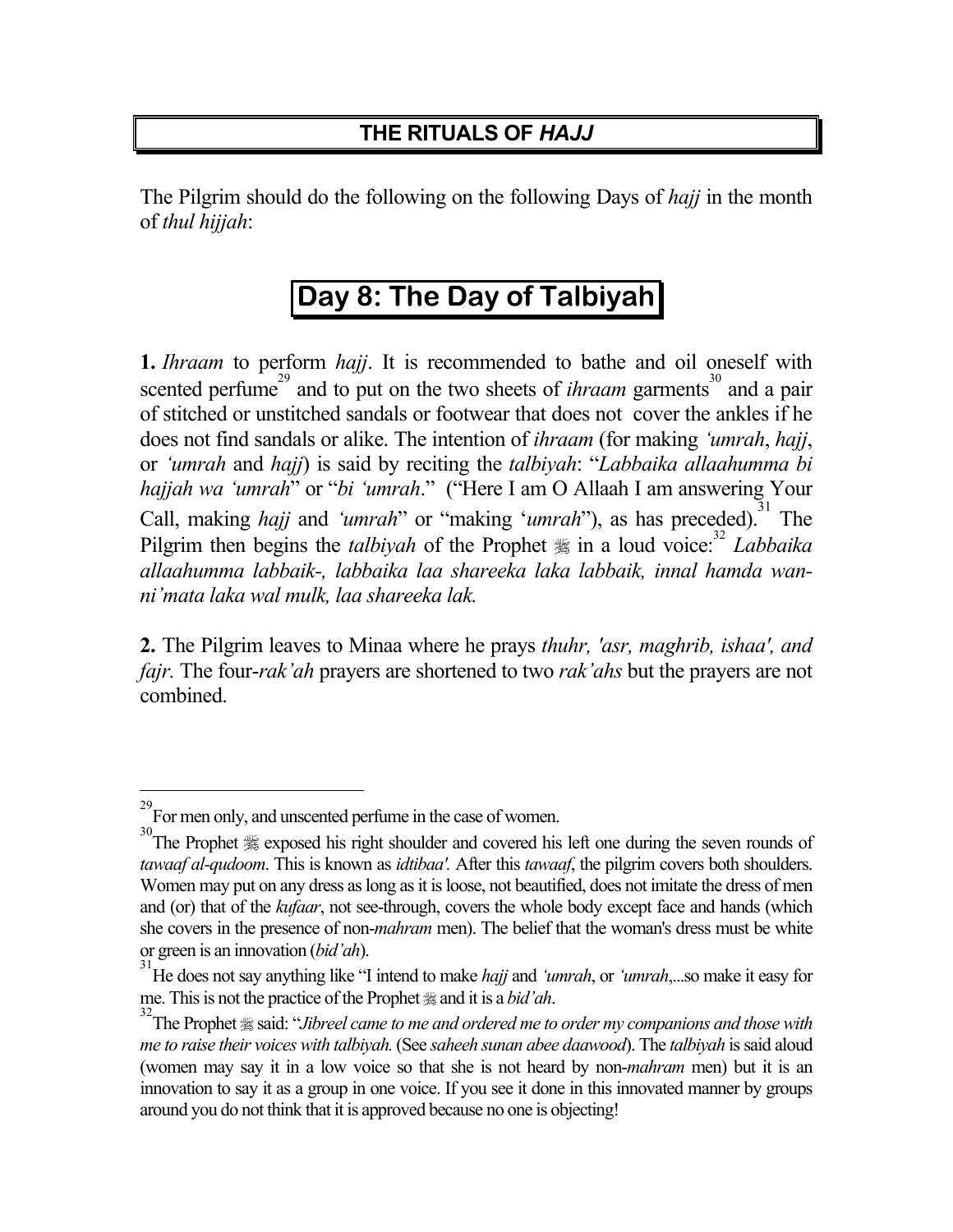# Day 9: Going to 'Arafaat

**1.** After sunrise, the pilgrim while making *talbiyah* leaves for *'arafaat* where combined and shortened *thurh* and *'asr* prayers should be performed in the time of *thuhr.*[33](#page-21-0)

**2.** *Wuqoof* starts after the sun passes its zenith and after performing the *thuhr* and *'asr* prayers. All of *'arafaat* is a *wuqoof* area except for the plain of *'aranah.* 

**3.** While on *'arafaat*, the Muslim should do his best in remembrance of Allaah (making *thikr*), asking forgiveness, and making *du'aa.* 

**4.** After sunset, the pilgrim leaves with calmness and tranquility for Muzdalifah and prays *maghrib* and *ishaa'* delayed, combined (with one *athaan* and two *igaamahs*), and shortened.<sup>34</sup> The Muslim stays the night at Muzdalifah until *fajr*. The weak, old, and the disabled may leave Muzdalifah to Minaa after midnight. It is better, however, if they stay till *fajr*.

<span id="page-21-0"></span> $\frac{1}{33}$ The two prayers are combined with one *athaan* and two *iqaamahs* (one for each prayer).

<span id="page-21-1"></span><sup>&</sup>lt;sup>34</sup> Note that the pebbles for stoning may be collected here, on the way to Minaa, or in Minaa. the prayers should not be delayed in Muzdalifah for this purpose. Washing the pebbles is an innovation (*bid'ah*).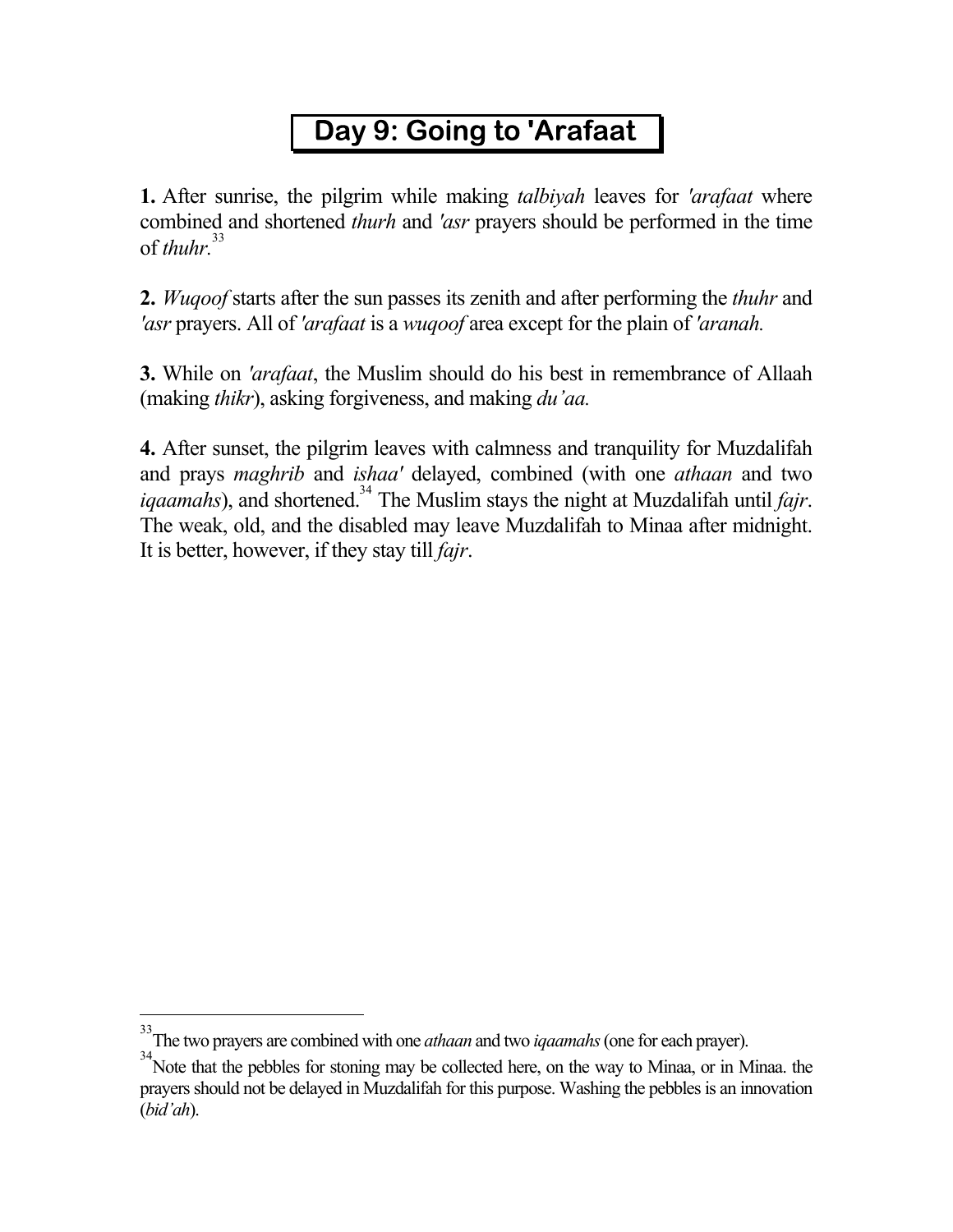## Day 10: The Day of the 'Eed

**1.** The pilgrim performs *fajr* prayer in Muzdalifah and abundantly remembers Allaah and invokes upon Him  $\frac{360}{365}$ . The Muslim collects seven pebbles (the size of chickpeas) while in Muzdalifah, or on his way to Minaa, or in Minaa*.* 

**2.** While in Minaa, the following should be performed:

**(a)** Stoning of *jamaratul 'aqaba* (closest to Makkah) with seven small stones saying *takbeer* ("*Allaahu Akbar*") with each throw.

**(b)** *Thabh* (Slaughtering) the Sacrifice for those making *hajj* of *tamattu'* or *qiraan,* after sunrise and in Minaa*,* Makkah, or any place in the *haram.* The Muslim may eat from this meat and should give from it to the poor.

**(c)** Clips or shaves (shaving is better) his head

The woman takes off the size of a finger-tip (half inch) of hair from each of her braids. Following these acts (Stoning, sacrifice, and shaving [or clipping]), the pilgrim is in his first state of *tahallul* (leaving *ihraam*) called *at-tahallul alawwal,* whereby every lawful thing is permissible for him except sexual intercourse with his wife.

**(d)** The pilgrim goes down to Makkah to perform *tawaaf al-ifaadah*, which is the *tawaaf* of *hajj.* It is permissible to delay this *tawaaf* and perform it during the days of *tashreeq* or after. According to some scholars, it may also be combined with *tawaaf al-wadaa'*, i.e. performing one *tawaaf* (seven circuits around the *ka'bah*) for both purposes.

**(e)** The above *tawaaf* is followed by *sa'yee* for those who intended the *tamattu' hajj* or those performing either one of the two other types of *hajj* (*qiraan* and *ifraad*) and who did not perform the *sa'yee* when they performed their *tawaaf* of *arrival.* 

**(f)** The pilgrim then goes to Minaa to stay the 11th and the 12th nights, shortening prayers but not combining them.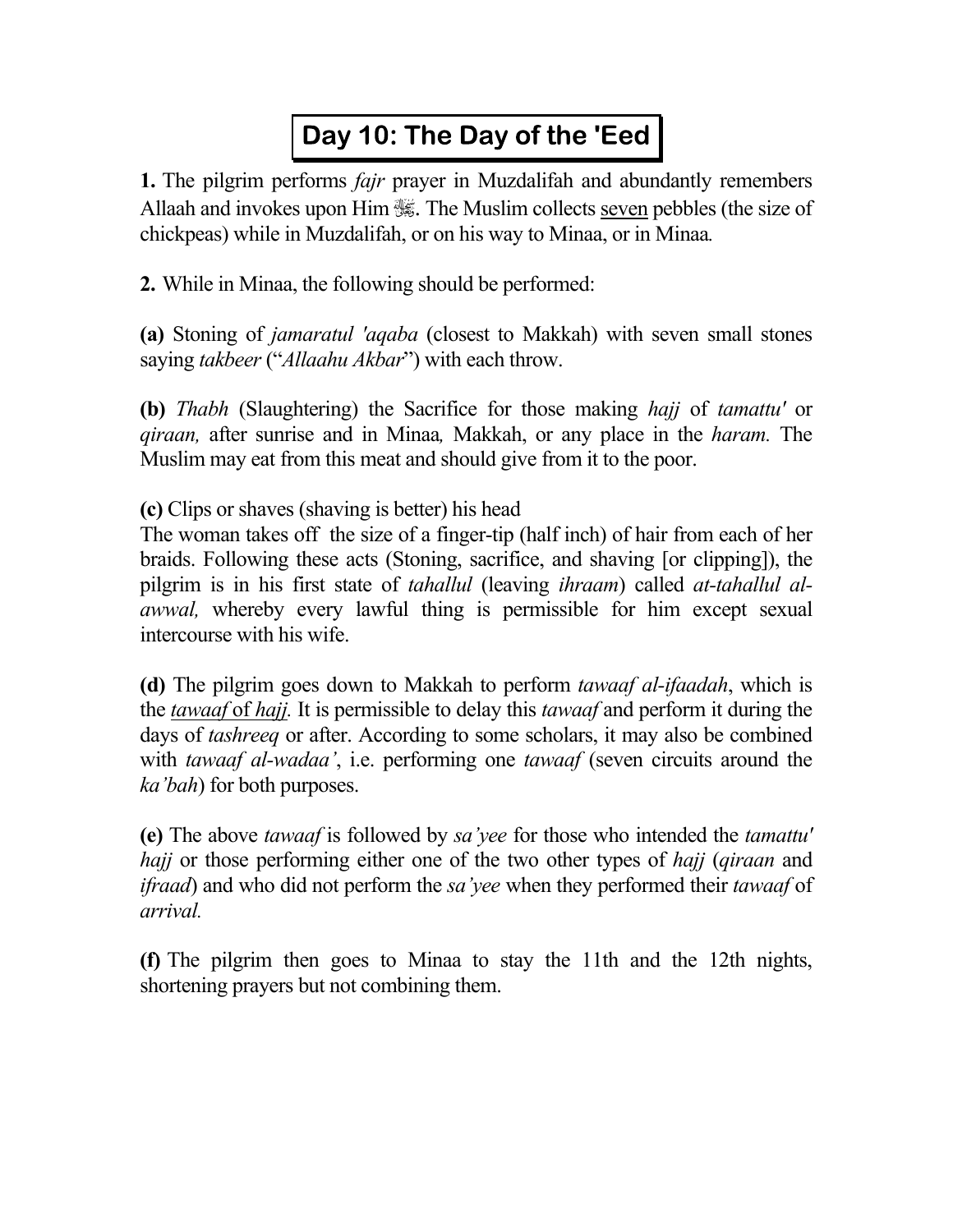#### Days 11 & 12: **Stoning The Jamaraat**

#### **Day 11**

After the sun passes its zenith, the pilgrims stone the three *jamaraat,* each with seven stones, saying *takbeer* with each throw. Following the stoning of the small and middle *jamaraat* (only), the pilgrim faces the *qiblah* and makes *du'aa.* 

#### **Day 12**

**1.** The pilgrim stones the three *jamaraat* in the same manner as on Day 11. The pilgrims may then leave Minaa before sunset, or they may stay in Minaa the night of Day 13 (and this better), and perform the stoning of the *jamaraat* on the 13th day as above.

**2.** Those who want to leave to their home towns or countries may do so after performing the Farewell *tawaaf.* Women going having their menses or *nifaass* (discharge after child-birth) are excused from the Farewell *tawaaf.*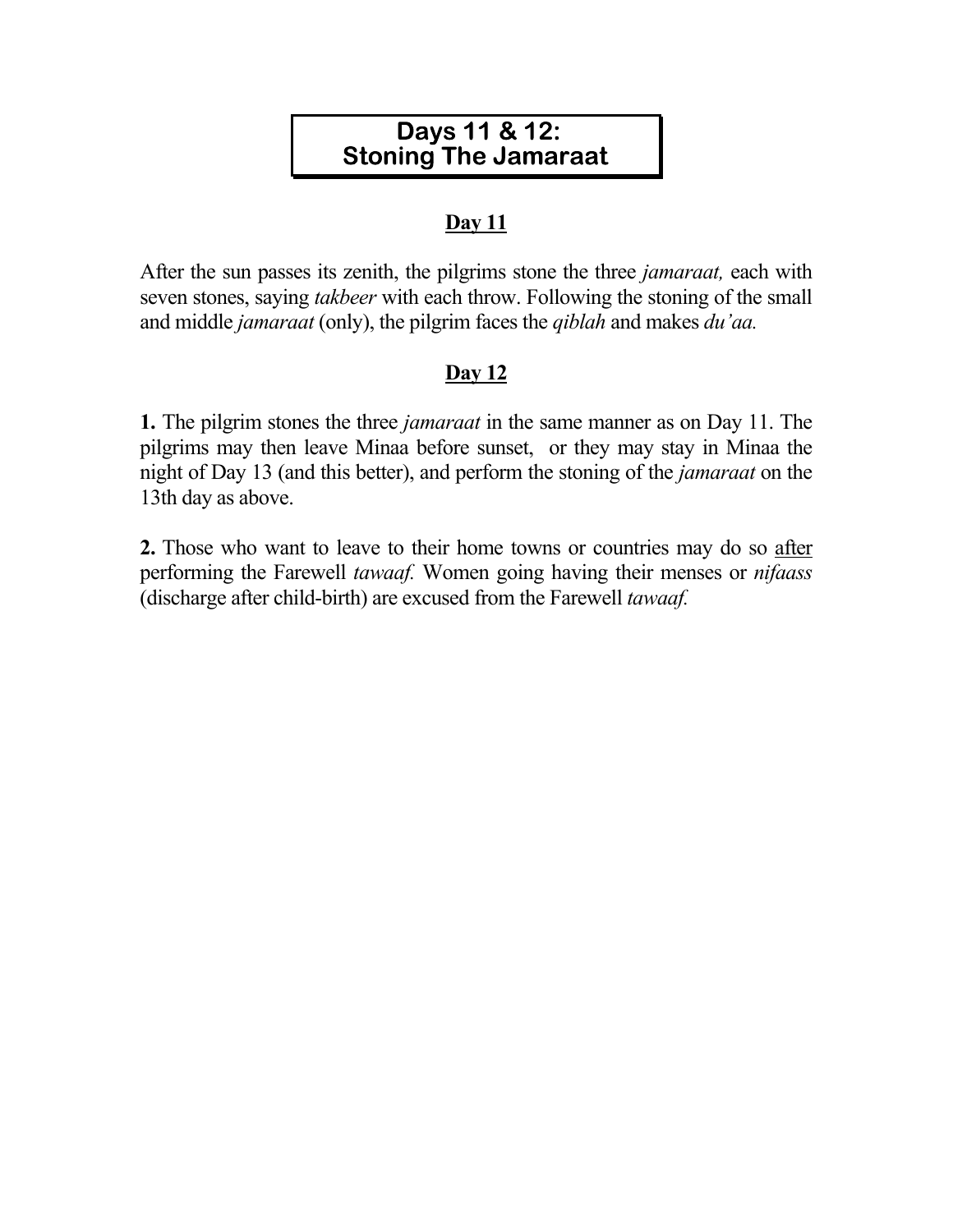# REMINDERS

**1.** *Salaat* (prayers) in Minaa, from *'eed* Day (Day 10) until Day 13, must be shortened (except *maghrib* and *fajr*) and performed in their prescribed times (i.e. not combined).

**2.** Climbing Mount *'arafaat* and fasting the Day of *'arafaat* by the pilgrims are not from the *sunnah* of the Prophet  $\ddot{\mathscr{E}}$ .

**3.** An animal sacrifice<sup>35</sup> is a duty on the one who performs *tamattu'* or *qiraan hajj* and it is offered on the *'eed* Day or during the following three Days of *tashreeq*.

**4.** The best supplication offered on the Day of *'arafaat* is that of the Prophet Muhammad #:

لا إلهَ إلاَّ اللهُ و حدهُ لا شریكَ لهُ، لهُ الملكُ و لهُ الحمدُ و هُوَ على كلِّ شيءٍ قدیر .

*Laa ilaaha illallaahu wahdahu laa shareeka lah, lahul-mulku walahul-hamdu wahuwa 'ala kulli shay-in qadeer* (There is no true God worthy of being worshipped except Allaah, alone, without any partners, to Him belongs the Kingdom, and all-praise is due to Him, and He is able to do all things).

**5.** The pilgrim must not perform any special prayer for *ihraam* or upon his entrance to the Holy Mosque in Makkah, where he is supposed to immediately start his *tawaaf al-qudoom.* 

**6.** The pilgrim must remember Allaah, praise Him, and make *du'aa* while in *tawaaf, sa'yee, 'arafaat,* Minaa*,* Muzdalifah and while on *hajj,* without innovations.

<span id="page-24-0"></span> $\frac{1}{35}$ A sheep or a goat may be sacrificed by a pilgrim or on his behalf, whereas a cow or a camel may be shared by seven (7) persons.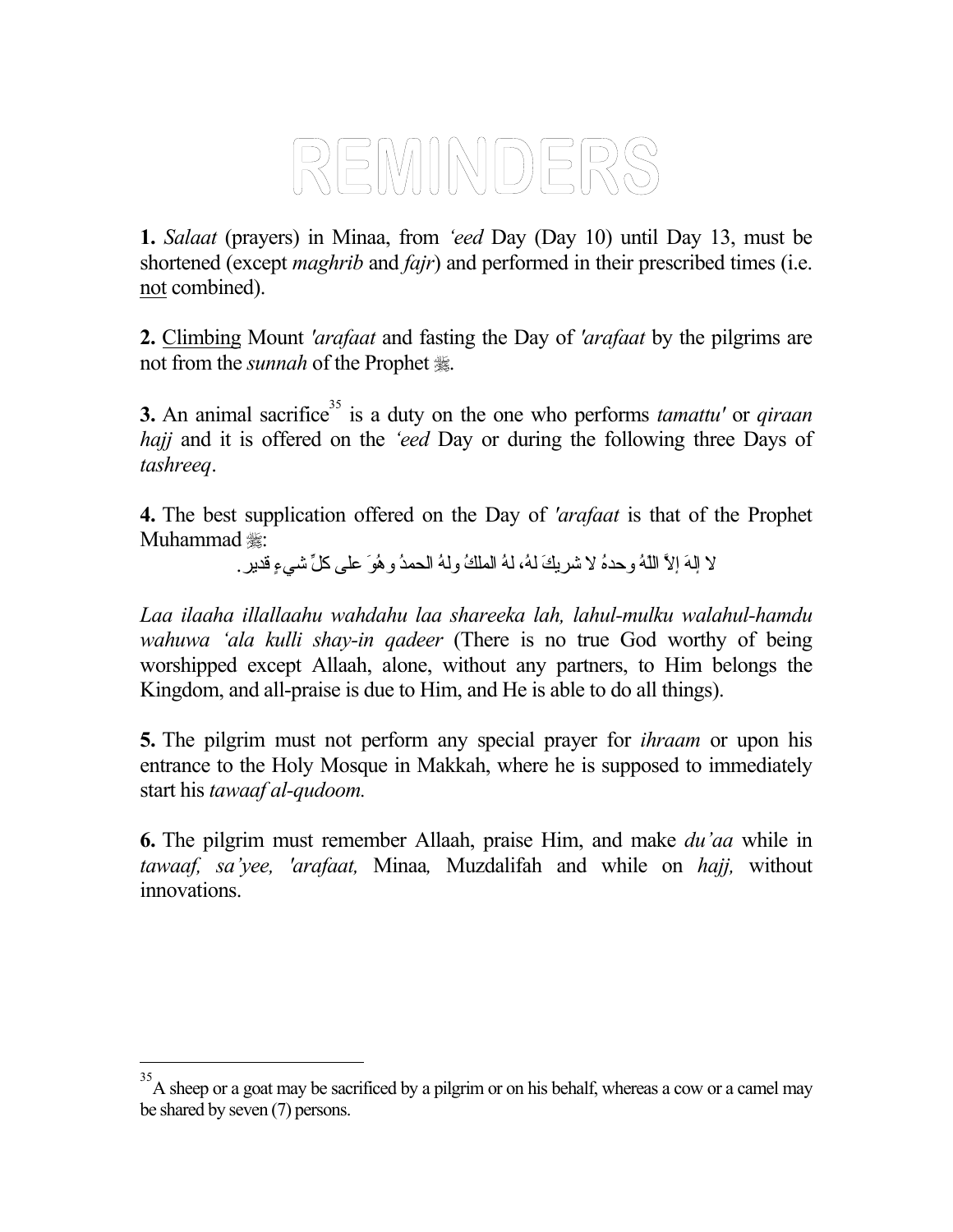

The Prophet  $\frac{1}{28}$  said:

"وَالْحَجَّ الْمَبْرُورُ لَيْسَ لَهُ جَزَاءٌ إِلاَّ الْجَنَّةُ "

"*The reward for a Hajj Mabroo[r36](#page-25-0) is nothing less than Paradise.*" [37](#page-25-1)

May Allaah  $\mathcal{L}$  enable us to perform a *hajj mabroor* and admit us to *al-jannah* by His Grace. May Allaah accept our *hajj*. May His *salaah* and *salaam* be upon Prophet Muhammad, his family, the *sahabah* and those who follow their righteous path.

Prepared by: *Saleh As-Saleh.* 

May Allaah forgive him, his parents, his family and all Muslims. I ask Him  $\frac{1}{100}$  to reward all of those who shared in reviewing this material. *Al-hamdulillaah,* their insight and suggestions were very helpful.

 $\overline{\phantom{a}}$  , which is a set of the set of the set of the set of the set of the set of the set of the set of the set of the set of the set of the set of the set of the set of the set of the set of the set of the set of th *Alhamdulillaah, was-salaatu was-salaamu 'ala-rassulillilaah*.

 $\mathcal{L}_\text{max}$ **Some References**:

The Books on *hajj* and *'umrah* by:

-Shayekh 'Abdul Azeez Bin Baaz.

-Shayekh Muhammad Naasirud-Deen Al-Albaani.

-Shayekh Muhammad Bin Saalih Al-'Uthaymeen.

 $\mathcal{L}_\text{max}$ 

-Dr. 'Abdullaah At-Taiyaar.

*-*A Guide to *hajj*, *'umrah*, and Visiting the Prophet's Mosque [English]. Published by Presidency of Islaamic Research , *iftaa'*, and *da'wah*, Kingdom of Saudi Arabia, Riyadh, 1410/1990. [*Waqf*: Gratis].

<span id="page-25-0"></span> $\frac{1}{36}$ *Mabroor*: Free from sins, transforming the status of the person such that his state after performing the *hajj* is better than that before it. Such level of *hajj* is attainable, by Allaah's Leave, with piety and uprightness according to the *sunnah* of the Prophet . It is, therefore, rewarded by Allaah, Most High.

<span id="page-25-1"></span><sup>37</sup> An agreed upon *hadeeth.*